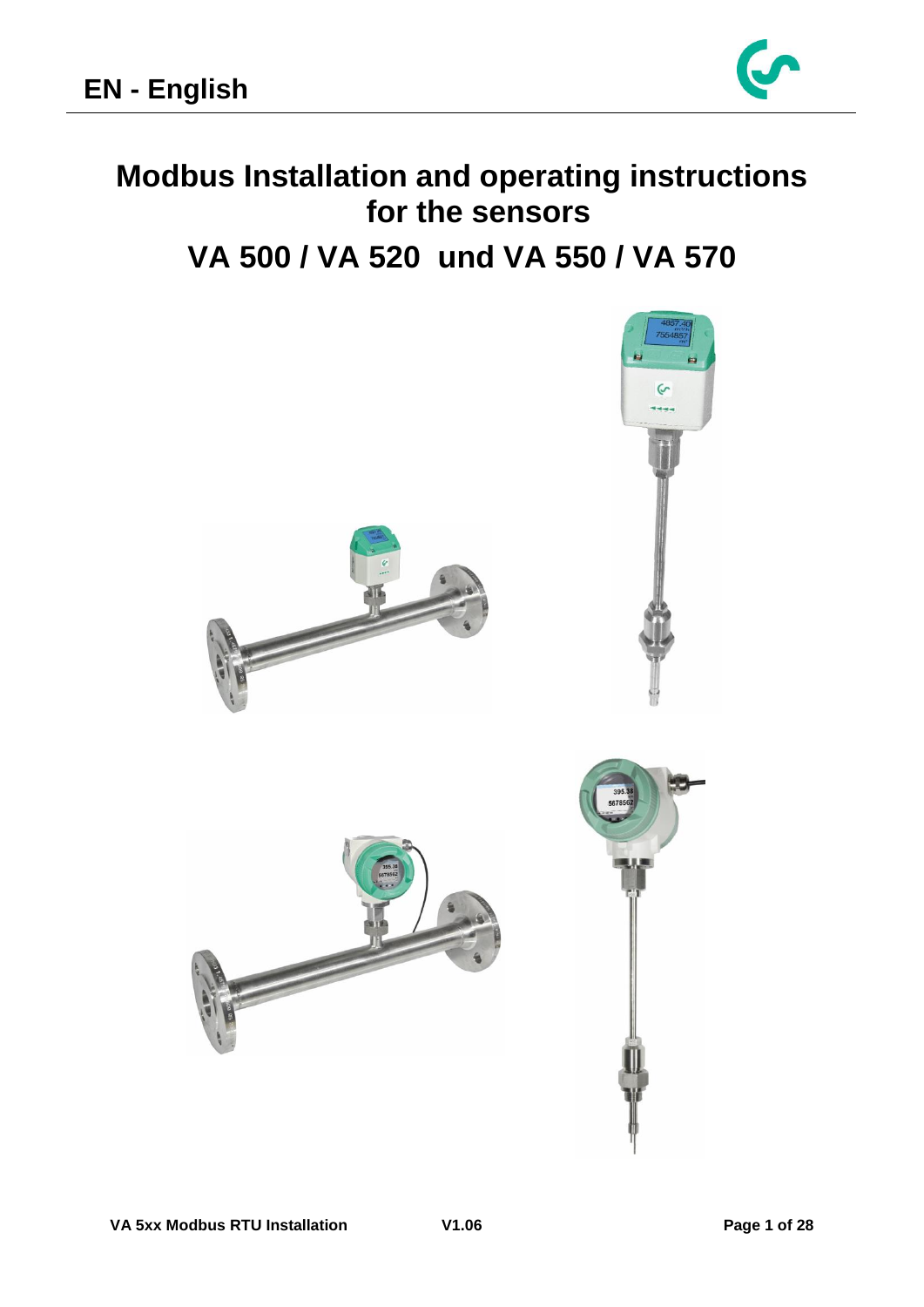### <span id="page-1-0"></span>**I. Foreword**

Dear customer,

.

thank you very much for deciding in favour of the VA 500 / VA 520 / VA 550 / VA570. Please read this installation and operation manual carefully before mounting and initiating the device and follow our advice. A riskless operation and a correct functioning of the VA 500 / VA 520 / VA 550 / VA570 are only guaranteed in case of careful observation of the described instructions and notes



### **Geschäftsstelle Süd/Sales Office South**

Zindelsteiner Str. 15 D-78052 VS-Tannheim Tel.: +49 (0) 7705 978 99 0 Fax: +49 (0) 7705 978 99 20 Mail: info@cs-instruments.com Web: http://www.cs-instruments.com

### **Geschäftsstelle Nord/Sales Office North**

Am Oxer 28c D-24955 Harrislee Tel.: +49 (0) 461 700 20 25 Fax: +49 (0) 461 700 20 26 Mail: info@cs-instruments.com Web: http://www.cs-instruments.com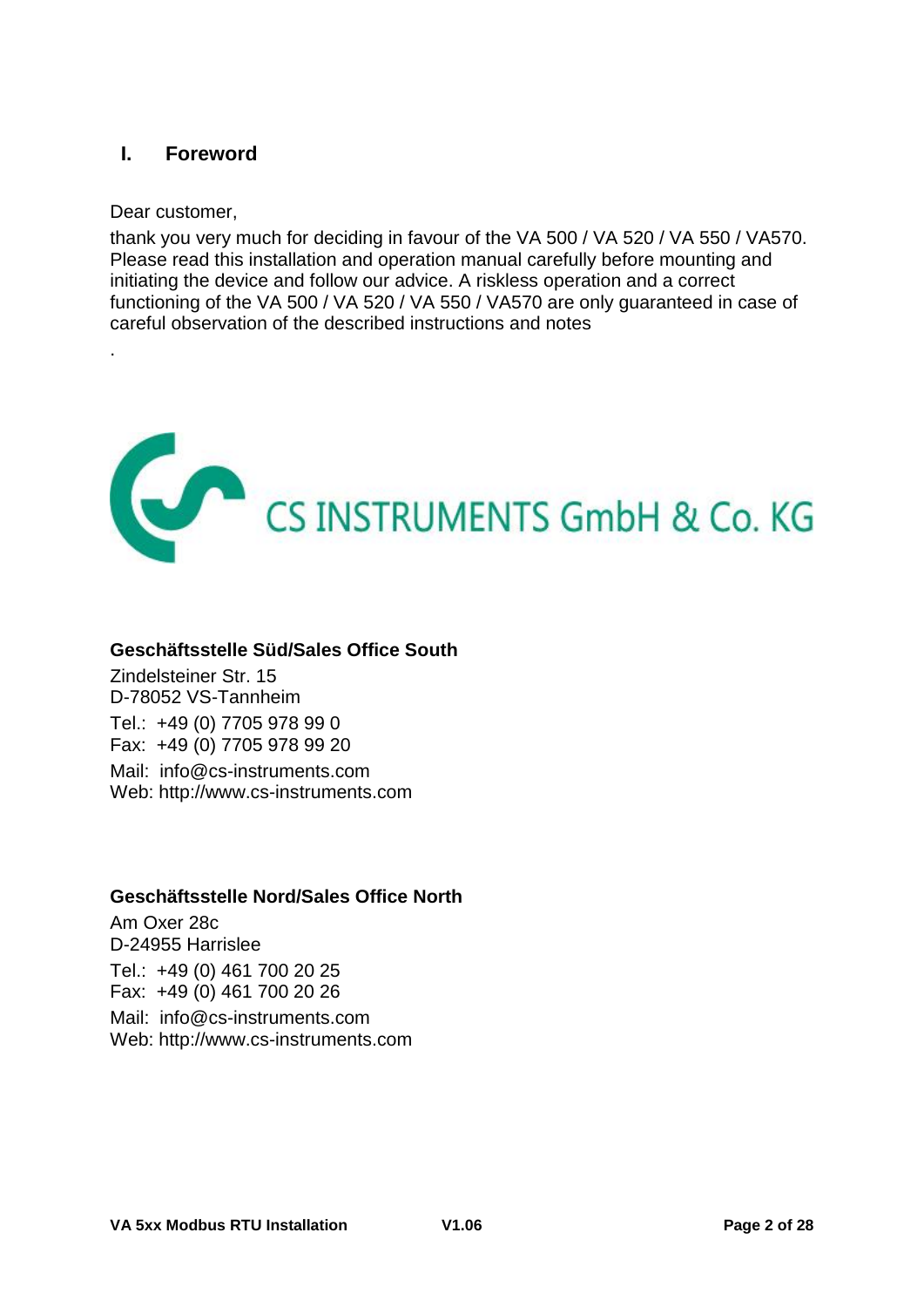## **II. Table of Content**

| I.           |                                | $\mathbf{2}$<br><b>Foreword</b>                                                                                                     |                                                |  |  |  |  |  |  |  |
|--------------|--------------------------------|-------------------------------------------------------------------------------------------------------------------------------------|------------------------------------------------|--|--|--|--|--|--|--|
| 1            |                                | <b>Instructions</b><br>4                                                                                                            |                                                |  |  |  |  |  |  |  |
|              | 1.1                            | Definition and abbreviation                                                                                                         |                                                |  |  |  |  |  |  |  |
|              | 1.2 <sub>2</sub>               | <b>References</b>                                                                                                                   | 4                                              |  |  |  |  |  |  |  |
| $\mathbf{2}$ |                                | <b>Technical data Modbus VA 5xx</b>                                                                                                 | 4                                              |  |  |  |  |  |  |  |
|              | 2.1                            | VA 5xx MODBUS RTU specificationn                                                                                                    | 4                                              |  |  |  |  |  |  |  |
|              | 2.1<br>2.1.1                   | <b>General Modbus Information</b><br>Serial transmission modes (RTU)                                                                | 5<br>5                                         |  |  |  |  |  |  |  |
| 3            |                                | <b>Installation</b>                                                                                                                 | 6                                              |  |  |  |  |  |  |  |
|              | 3.1<br>3.1.1<br>3.1.2          | RS485 Bus Wiring (Modbus RTU) -VA 500 / VA520<br>Termination VA 500 / VA 520<br><b>Bias</b>                                         | 6<br>$\,6$<br>$6\phantom{1}6$                  |  |  |  |  |  |  |  |
|              | 3.2<br>3.2.1<br>3.2.2          | RS485 Bus Verdrahtung (Modbus RTU) - Anschlussplan VA 550 / VA570<br>Termination VA 550 / VA 570<br><b>Bias</b>                     | $\overline{\mathbf{7}}$<br>$\overline{7}$<br>7 |  |  |  |  |  |  |  |
| 4            |                                | <b>Modbus RTU communication settings</b>                                                                                            | 8                                              |  |  |  |  |  |  |  |
|              | 4.1                            | <b>Accessing and changing Modbus settings</b>                                                                                       | 8                                              |  |  |  |  |  |  |  |
| 5            |                                | <b>Modbus TCP communication settings</b>                                                                                            | 8                                              |  |  |  |  |  |  |  |
| 6            |                                | <b>Modbus addressing model</b>                                                                                                      | 8                                              |  |  |  |  |  |  |  |
|              | 6.1                            | <b>Function Code 3 (Read holding register)</b>                                                                                      | 9                                              |  |  |  |  |  |  |  |
|              | 6.2                            | Function code 16 (Write multiple registers)                                                                                         | 9                                              |  |  |  |  |  |  |  |
| $\mathbf{7}$ |                                | <b>Modbus Holding Register</b>                                                                                                      | 10                                             |  |  |  |  |  |  |  |
|              | 7.1                            | Basic Values Register (11000)                                                                                                       | 10                                             |  |  |  |  |  |  |  |
|              | 7.2                            | Values register (10011500)                                                                                                          | 11                                             |  |  |  |  |  |  |  |
|              | 7.3<br>7.3.1<br>7.3.2<br>7.3.3 | Device settings register<br><b>Modbus Settings</b><br>(20012005)<br>Display Settings<br>(20072009)<br>(20212063)<br>Device Settings | 21<br>21<br>21<br>22                           |  |  |  |  |  |  |  |
|              | 7.4                            | Gas names                                                                                                                           | 25                                             |  |  |  |  |  |  |  |
|              | 7.5                            | <b>MBus Register</b>                                                                                                                | 26                                             |  |  |  |  |  |  |  |
|              | 7.6                            | Data format test register (64001 64003)                                                                                             | 26                                             |  |  |  |  |  |  |  |
|              | 7.7                            | Unit Index table                                                                                                                    | 27                                             |  |  |  |  |  |  |  |
| 8            |                                | <b>Appendix</b>                                                                                                                     | 27                                             |  |  |  |  |  |  |  |
|              | 8.1                            | <b>APPENDIX A - Exception codes</b>                                                                                                 | 27                                             |  |  |  |  |  |  |  |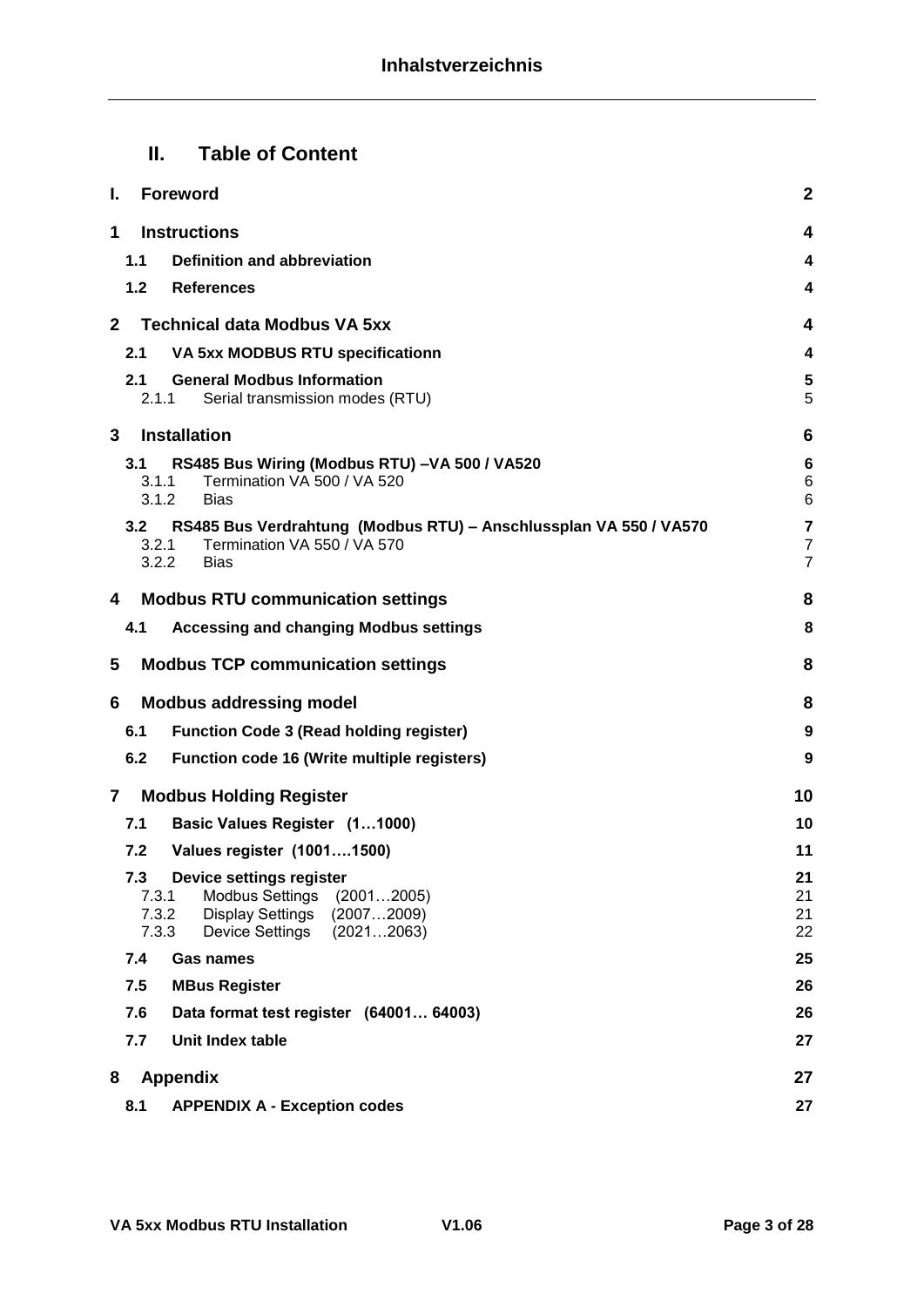### <span id="page-3-0"></span>**1 Instructions**

This manual is intended to provide instructions for the installation and use of the FA 5xx MODBUS function. The FA 5xx MODBUS function can let the MODBUS master device to read out the online measurement values.

This manual is not intended to be a complete tutorial on the MODBUS RTU protocol, and it is assumed the end user already has a general working knowledge of MODBUS RTU Communications, especially in respect of master station configuration and operation. However an overview is included in the following section to explain some of the fundamental aspects of the protocol.

### **1.1 Definition and abbreviation**

<span id="page-3-1"></span>

| <b>CRC</b>     | <b>Cyclic Redundancy Check</b>                                                                              |  |  |  |
|----------------|-------------------------------------------------------------------------------------------------------------|--|--|--|
|                | Used for error-checking in MODBUS RTU. See appendix                                                         |  |  |  |
| Modbus Master  | A MODBUS device, which is able to access data in one or more connected<br><b>MODBUS</b> slaves              |  |  |  |
| Modbus Slave   | A MODBUS device, which is able to respond to requests from a<br>single MODBUS master                        |  |  |  |
| Modbus Address | Throughout this document the following notation is used to<br>address<br>MODBUS RTU registers see chapter 8 |  |  |  |
|                | Addressing: Holding Register 1009 is addressed in messages by 1008                                          |  |  |  |
| <b>PDU</b>     | MODBUS protocol data unit                                                                                   |  |  |  |
| ADU            | MODBUS application data unit                                                                                |  |  |  |
| <b>MBAP</b>    | <b>MODBUS</b> application protocol                                                                          |  |  |  |
| <b>RS485</b>   | Refers to the 2—wire communication standard defined by<br>EIA/TIA-485. (Physical layer)                     |  |  |  |
| Ethernet       |                                                                                                             |  |  |  |

### **1.2 References**

- <span id="page-3-2"></span>1. MODBUS over Serial Line Specification and Implementation Guide V1.02 modbus.org 2006 Dec 20
- 2. MODBUS APPLICATION PROTOCOL SPECIFICATION V1.1b modbus.org 2006 Dec 28
- 3. MODBUS Messaging on TCP/IP implementation Guide V1.0b 2006 Oct 34
- 4. Instructionmanuals VA 5xx

### <span id="page-3-4"></span><span id="page-3-3"></span>**2 Technical data Modbus VA 5xx**

**2.1 VA 5xx MODBUS RTU specificationn**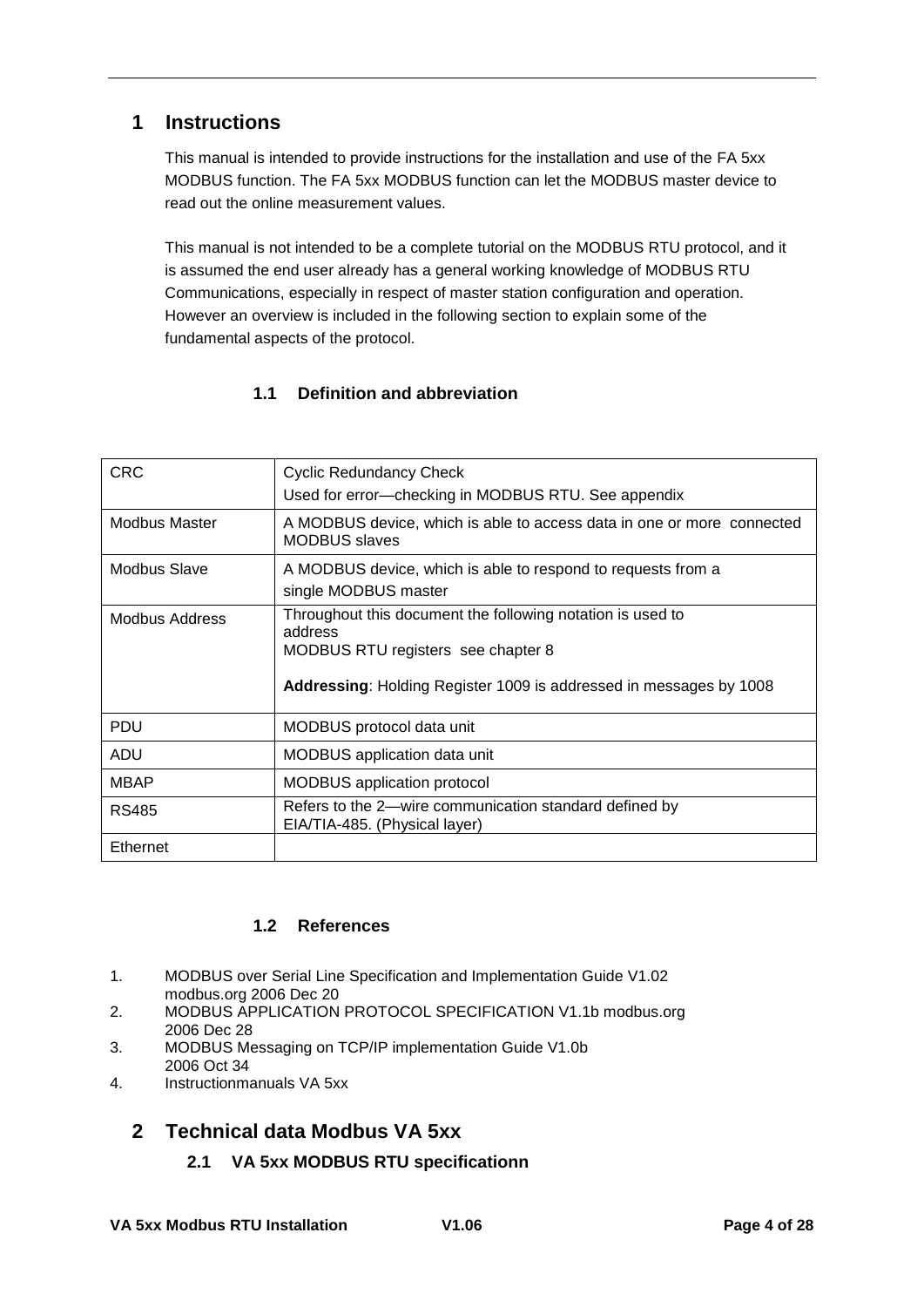| Device type             | Slave                                   |
|-------------------------|-----------------------------------------|
| <b>Baud Rates</b>       | 1200,2400, 4800, 9600, 19200, 38400 bps |
| Device address range    | 1.247                                   |
| Electrical Interface    | <b>RS485, 2 wire</b>                    |
| Protocol                | RTU                                     |
| Supported function code | read holding register<br>3              |
| 16                      | write multiple register                 |
| <b>Broadcast</b>        | No                                      |
| Standard                | Modbus over serial line V1.02           |
|                         |                                         |

#### <span id="page-4-0"></span>**2.1 General Modbus Information**

The DS 500 Modbus module complies with the Modbus serial line protocol [Reference 1]. Among other things this implies **a master-slave** protocol at level 2 of the OSI model. One node (the master) issues explicit commands to one of the ,,sIave"-nodes and processes responses. Slave nodes will not transmit data without a request from the master node, and do not communicate with other slaves.

Modbus is a mono **master system**, which means that only one **master** can be connected at the time.

#### <span id="page-4-1"></span>**2.1.1 Serial transmission modes (RTU)**

The VA 5xx Modbus mode support only one serial transmission modes; the RTU mode. The transmission mode defines the bit contents of message fields transmitted serially on the line. It determines how information is packed into the message fields and decoded.

The transmission mode and serial port parameters must be the same for all devices on a Modbus serial line.

**RTU mode** Modbus Application Data Unit (ADU) frame is shown below, and is valid for both requests and responses.

| Slave address | <b>Function code</b> | Data | CRC     |
|---------------|----------------------|------|---------|
| 1 bvte        | 'bvte                |      | 2 bytes |

#### **Table 1**

Further details of the Modbus protocol can be found in Reference 1 and 2.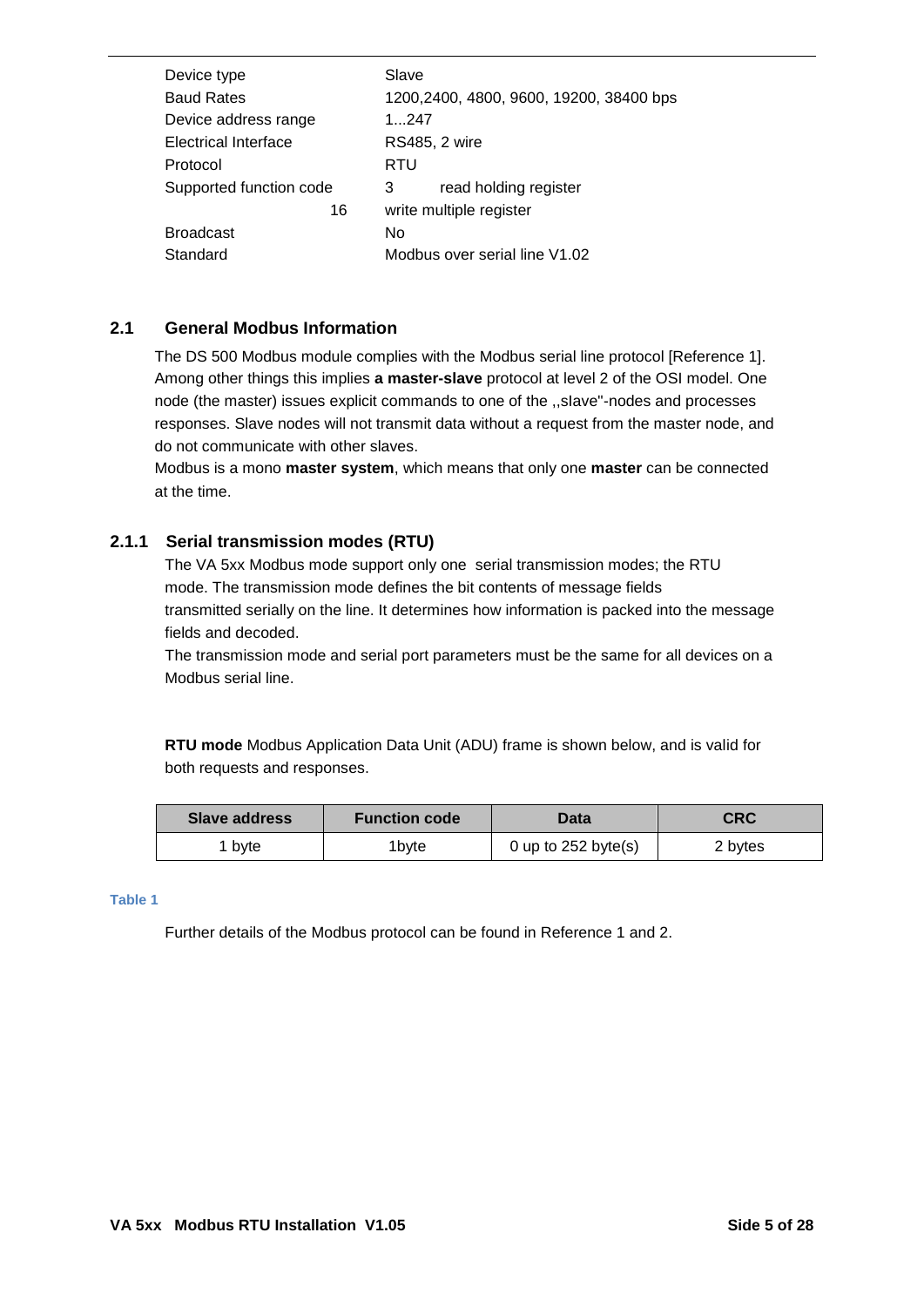### <span id="page-5-0"></span>**3 Installation**

### <span id="page-5-1"></span>**3.1 RS485 Bus Wiring (Modbus RTU) –VA 500 / VA520**



#### <span id="page-5-2"></span>**3.1.1 Termination VA 500 / VA 520**

Note: In case the VA 500 / VA 520 is the last device in the RS485 network then a termination is required. To be done either with

- a.) Internal DIP Switch
- b.) 120R between (between Pin 2 and Pin 4) of connector plug A

#### <span id="page-5-3"></span>**3.1.2 Bias**

In order to avoid undefined bus levels, at any location on the bus, a bias network, one resistor to VCC (Modbus A) as well as to GND (Modbus B), has to be used.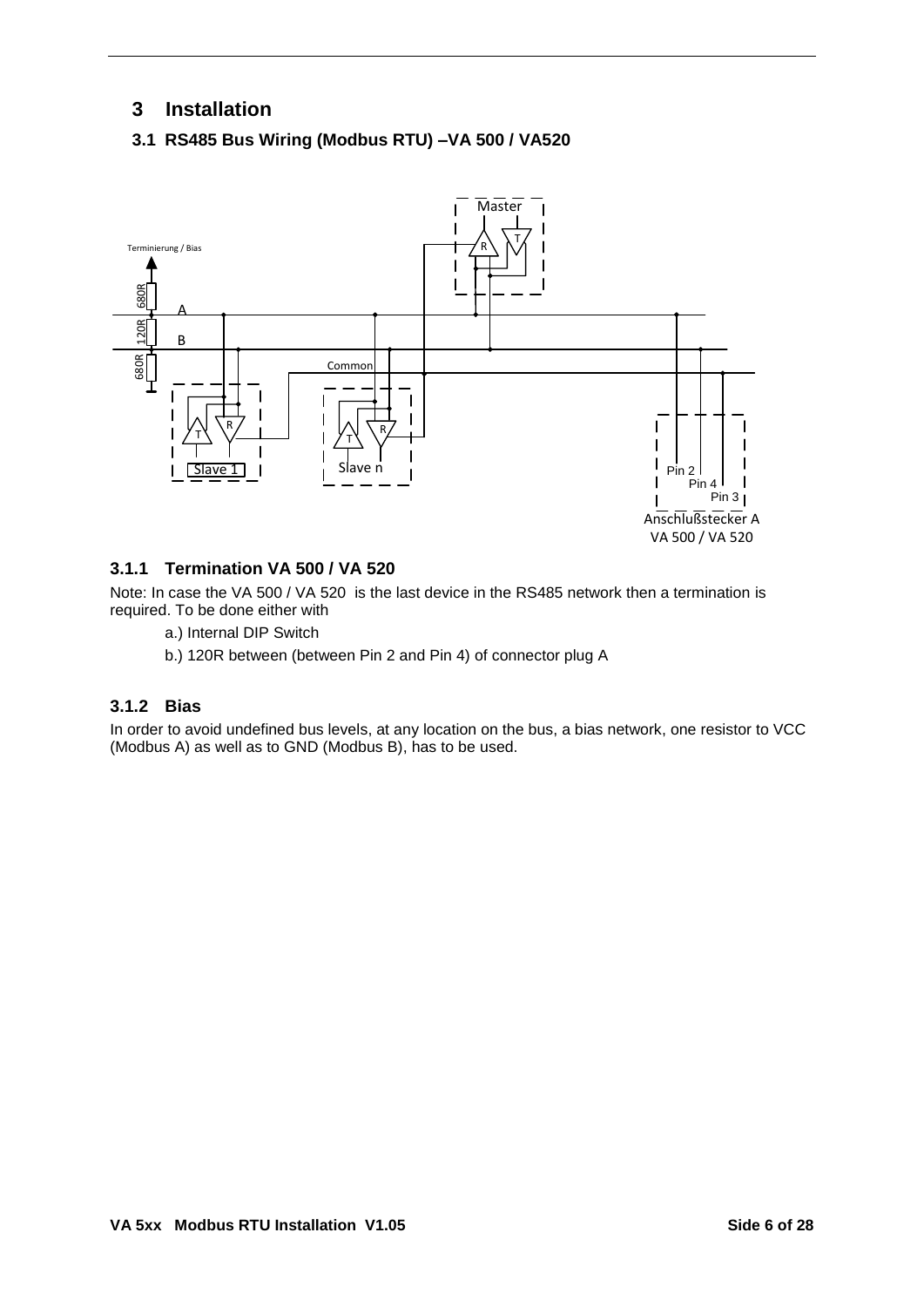<span id="page-6-0"></span>

### **3.2 RS485 Bus Verdrahtung (Modbus RTU) – Anschlussplan VA 550 / VA570**

#### <span id="page-6-1"></span>**3.2.1 Termination VA 550 / VA 570**

Note: In case the VA 550 / VA 570 is the last device in the RS485 network then a termination with 120R between (between Pin 1 and Pin 3) at connector X2 is necessary

#### <span id="page-6-2"></span>**3.2.2 Bias**

In order to avoid undefined bus levels, at any llocation on the bus, a bias network, one resistor to VCC (Modbus A) as well as to GND (Modbus B), has to be used.

#### Bus cable:

Only cables according to the recommendations of EIA 485 standard should be used. A maximum of 64 devices may be connected to one segment. The bus cable must be laid at a distance of at least 20 cm from other cables. It should be laid in a separate, conductive, and earthed cable trunking. It must be ensured that no potential differences occur between the individual devices on the bus.

#### **Cable specification:**

| Impedance:      | 135 -165 Ohm @ 3 to 20 Mhz                               |
|-----------------|----------------------------------------------------------|
| Cable capacity: | $<$ 30pF/m                                               |
| Cable diameter: | $> 0.64$ mm                                              |
| Cross section:  | > 0.34 mm2, conforms to AWG 22                           |
| Loop resistance | < 110 Ohm per km                                         |
| Screening:      | Cu shielding braid or shielding braid and shielding foil |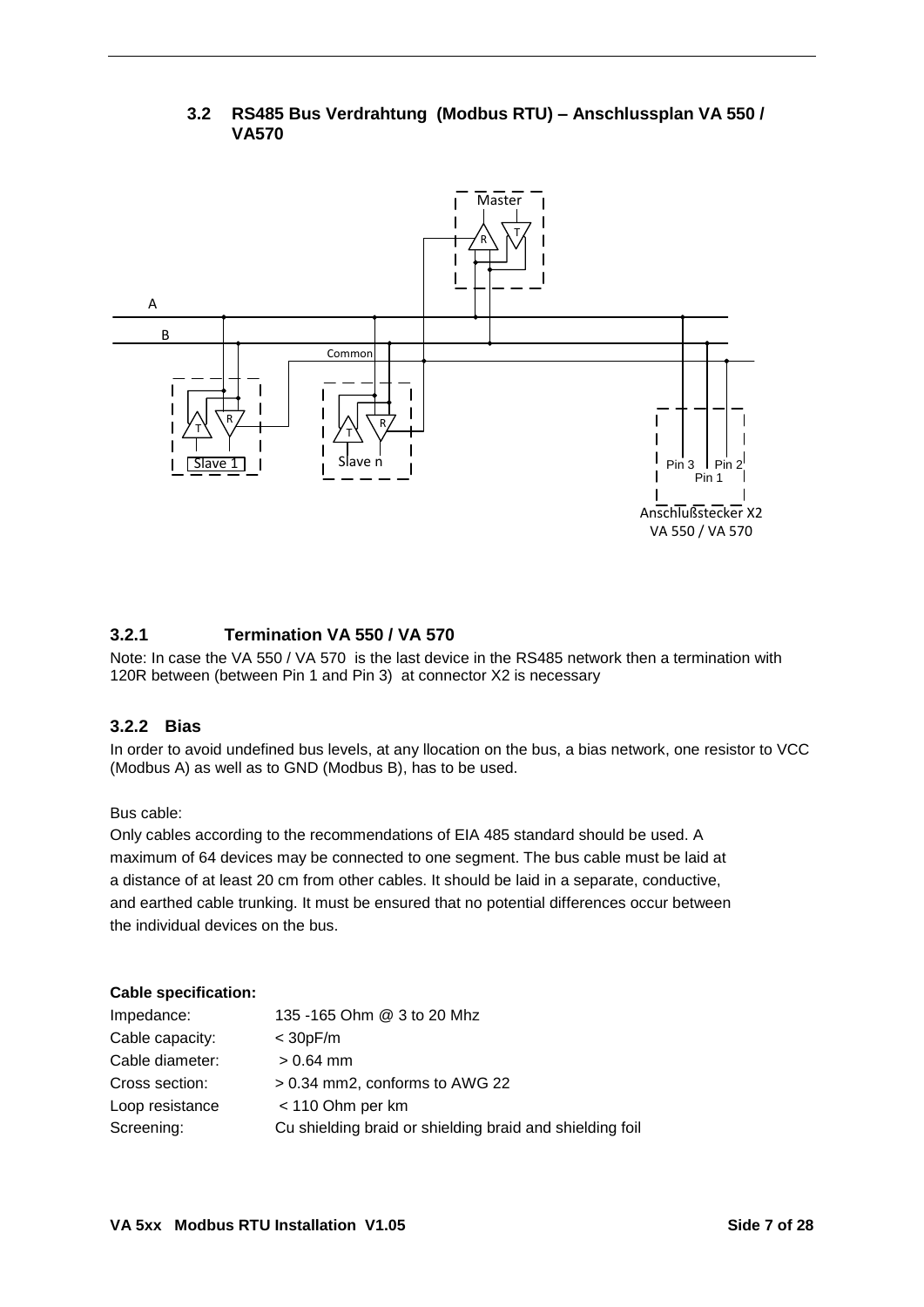### <span id="page-7-0"></span>**4 Modbus RTU communication settings**

Before communication with the master, baudrate, address, and framing must be defined

#### **4.1 Accessing and changing Modbus settings**

<span id="page-7-1"></span>The Modbus communication settings could be changed by using either the PC service software from CS Instruments or by sensors with display in the Modbus steup menu.

#### **Note:**

It is recommended **NOT** to use the default address in a multi-slave network. It is of great importance to ensure at the time of the procedure of device addressing, that there is not two devices with the same address. In such a case, an abnormal behaviour of the whole serial bus can occur, the master being then in the impossibility to communicate with all present slaves on the bus.

### <span id="page-7-2"></span>**5 Modbus TCP communication settings**

| Device type             | Slave                                   |  |  |  |  |
|-------------------------|-----------------------------------------|--|--|--|--|
| <b>Baud Rates</b>       | 1200,2400, 4800, 9600, 19200, 38400 bps |  |  |  |  |
| Device address range    | 1247                                    |  |  |  |  |
| Electrical Interface    | <b>RS485, 2 wire</b>                    |  |  |  |  |
| Protocol                | RTU                                     |  |  |  |  |
| Supported function code | read holding register<br>3              |  |  |  |  |
| 16                      | write multiple register                 |  |  |  |  |
| <b>Broadcast</b>        | No                                      |  |  |  |  |
| Standard                | Modbus over serial line V1.02           |  |  |  |  |

### <span id="page-7-3"></span>**6 Modbus addressing model**

The FA 5xx RS485 Modbus allows read/write access according chapter 8 Not defined registers are not accessible / not supported.

#### **Byte Order**:

The size of each Modbus-register is 2 Byte. For a 32 bit value two Modbusregister will be read out by the FA 5xx. Accordingly for a 16bit Value only one register is read.

Data formatVA 5xx:

Single Word **Double Word** 

 HByte LByte  $18 \Rightarrow 00 \quad 12$ Data Order 1. Byte 2. Byte A (AB) 00 12 Big endian B (BA) 12 00 Little endian HWord LWord HByte LByte HByte LByte 29235175522 => AE 41 56 52 Data Order 1.Byte 2.Byte 3.byte 4.Byte A-B-C-D AE 41 56 52 Big endian D-C-B-A 52 56 41 AE Little endian B-A-D-C 41 AE 52 56 C-D-A-B 56 52 AE 41

For verification of a correct data format please read out register 64000 or 64004.Result should be: Register 64000: Long Integer Value =1 000 000 Register 64004: Float Value = 1 000 000.0

#### **VA 5xx Modbus RTU Installation V1.05 Side 8 of 28**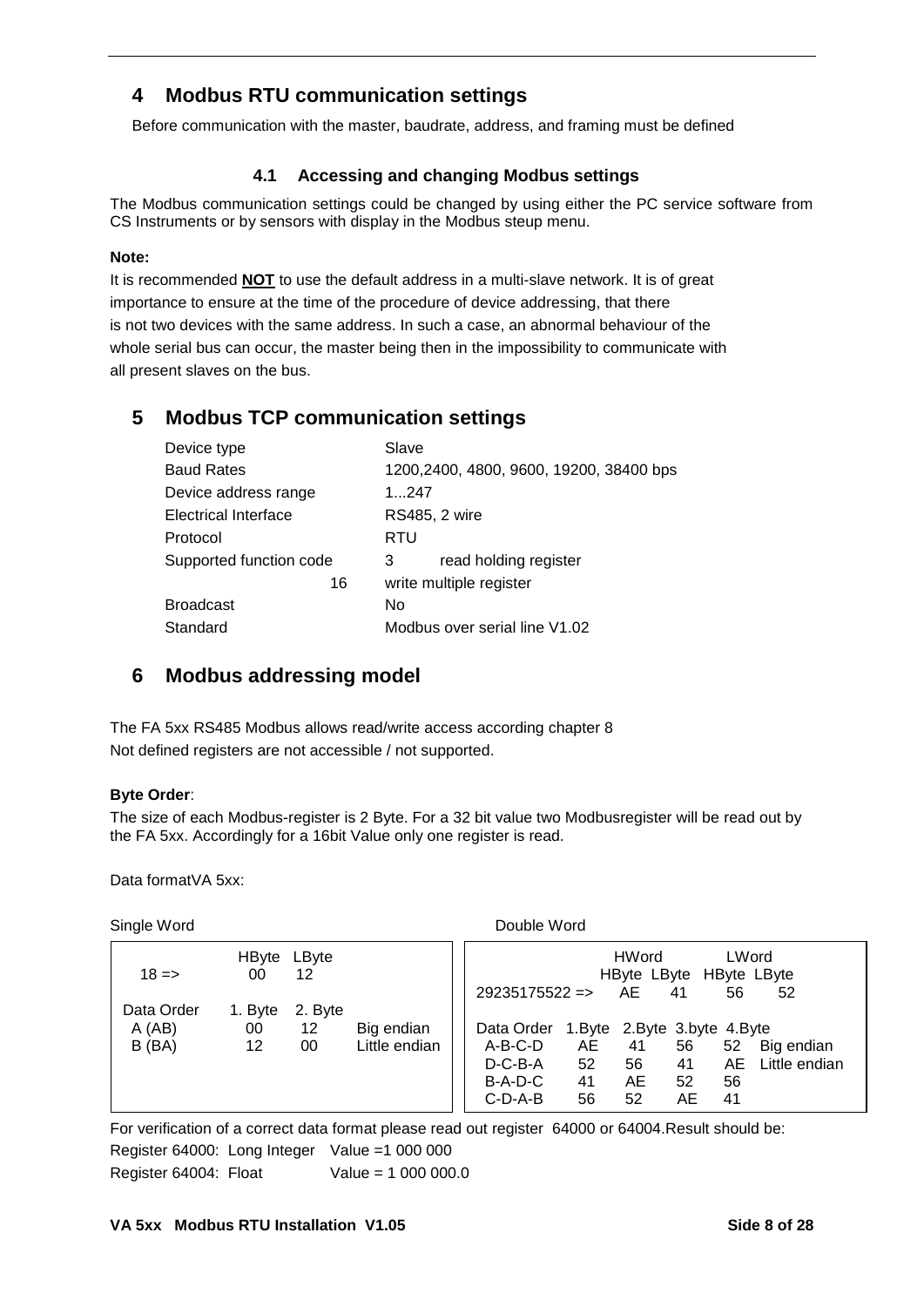### **6.1 Function Code 3 (Read holding register)**

#### <span id="page-8-0"></span>**General exceptions:**

- Requesting less than 1 or more than 125 registers => Exception 3 (Illegal data value)
- Requesting more than max. message size (27 registers) => Exception 2(Illegal data address)
- Requesting data out of defined range of registers chapter 8 => Exception 2 (Illegal data address)

#### **Application exceptions**:

• Application errors => Exception 4 (Slave device error)

Holes/register alignment:

• The read command always returns data if no exception is given. Bad Start/end alignment will result in only parts of the data item being read.

#### **6.2 Function code 16 (Write multiple registers)**

<span id="page-8-1"></span>In general only status register (register 2001 – 2064) are writable.

#### **General exceptions:**

• Writing less than 1 or more than 63 registers => Exception 3 (Illegal data value)

- If ByteCount is not exactly 2 times NoOfRegisters => Exception 3 (Illegal data value)
- Exceeding max. message size (27 registers) => Exception 2 (Illegal data address)
- Writing data out of defined register range chapter 8 =>Exception 2 (Illegal data address)

#### **Application exceptions:**

• Application errors => Exception 4 (Slave device error)

• Application errors include writing to ReadOnIy holding registers

#### **Holes / register alignment:**

• If start-address is not the start of a mapped holding register => Exception 2 (Illegal data address)

• Writing to holes is allowed (ie ignored - and no exception occurs) — except for the condition described above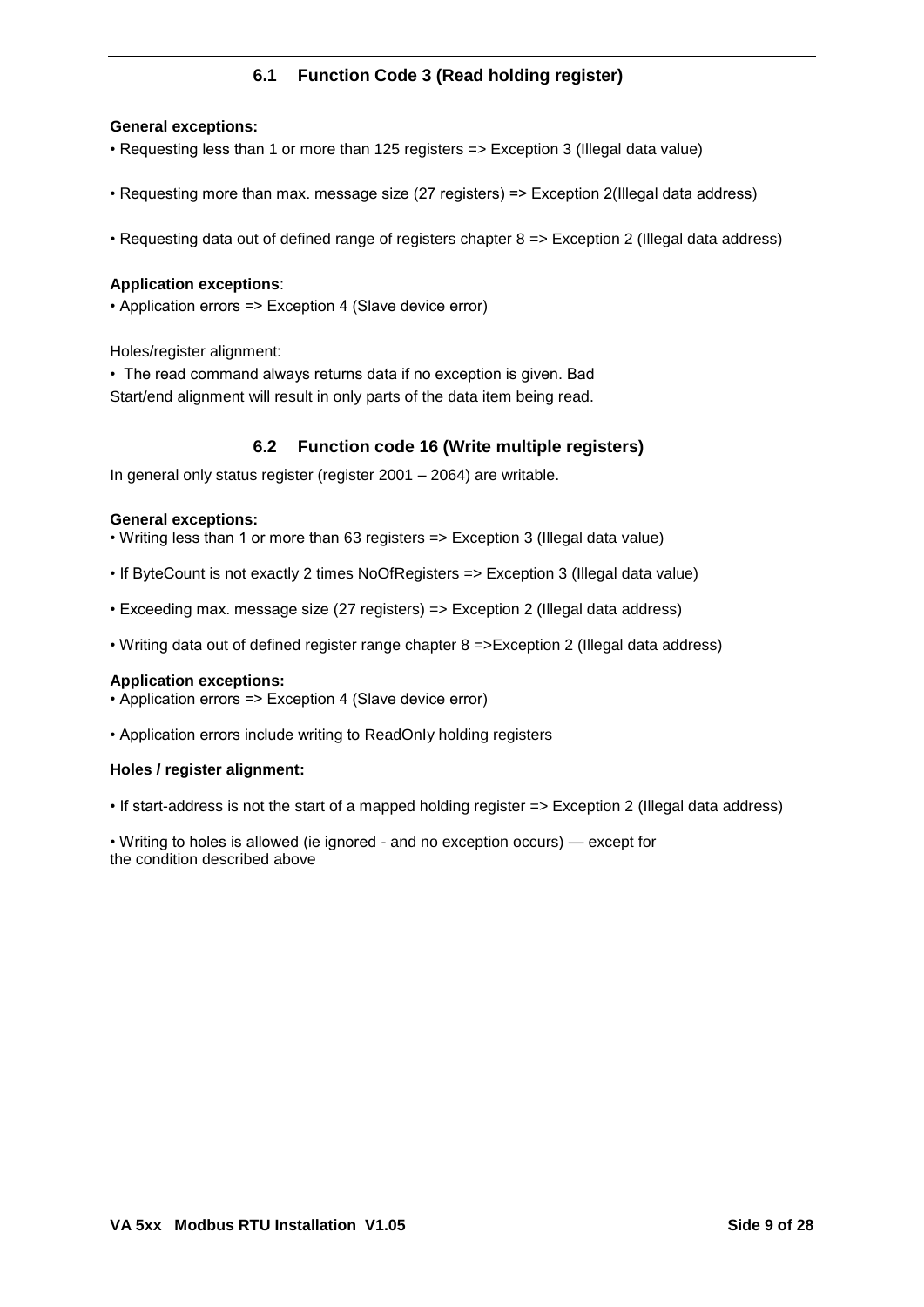## <span id="page-9-1"></span><span id="page-9-0"></span>**7 Modbus Holding Register**

**7.1 Basic Values Register (1…1000)**

| <b>Modbus</b><br><b>Register</b> | <b>Modbus</b><br><b>Address</b> | No.of<br><b>Byte</b>     | Data Type     | <b>Description</b>                               | <b>Default</b><br><b>Setting</b> | <b>Read</b><br><b>Write</b> | <b>Unit /Comment</b>                                                                                                                                   |
|----------------------------------|---------------------------------|--------------------------|---------------|--------------------------------------------------|----------------------------------|-----------------------------|--------------------------------------------------------------------------------------------------------------------------------------------------------|
| 1                                | $\mathbf 0$                     | $\overline{4}$           | UInt32        | Serial Number                                    | 0                                | $\mathsf{R}$                |                                                                                                                                                        |
| 3                                | $\overline{2}$                  | $\overline{\mathcal{A}}$ | UInt32        | Software Version                                 | $\pmb{0}$                        | R                           | sprintf(str,"%u.%02u",hw>>16,h<br>w&0xffff);                                                                                                           |
| 5                                | 4                               | $\overline{\mathbf{4}}$  | UInt32        | <b>Hardware Version</b>                          | $\mathbf 0$                      | R                           | sprintf(str,"%u.%02u",hw>>16,h<br>w&0xffff);                                                                                                           |
| $\overline{7}$                   | 6                               | $\overline{\mathbf{4}}$  | UInt32        |                                                  | $\mathbf 0$                      | $\mathsf{R}$                |                                                                                                                                                        |
| 9                                | 8                               | $\overline{\mathbf{4}}$  | UInt32        | <b>Production Date</b>                           | $\mathbf 0$                      | R                           | <b>Unix Time</b>                                                                                                                                       |
| 11                               | 10                              | $\overline{\mathbf{4}}$  | UInt32        | <b>Calibration Date</b>                          | $\mathbf 0$                      | R                           | <b>Unix Time</b>                                                                                                                                       |
| 13                               | 12                              | $\overline{\mathbf{4}}$  | UInt32        | <b>Ordering Number</b>                           | $\mathbf 0$                      | $\mathsf{R}$                |                                                                                                                                                        |
| 15                               | 14                              | $\overline{\mathbf{4}}$  | UInt32        | RunTime                                          | 0                                | R                           | Value in seconds                                                                                                                                       |
| 17                               | 16                              | $\overline{\mathbf{4}}$  | UInt32        |                                                  | 0                                | R                           |                                                                                                                                                        |
| 19                               | 18                              | $\overline{\mathbf{4}}$  | UInt32        | <b>Atex Number</b>                               | $\mathbf 0$                      | $\mathsf{R}$                |                                                                                                                                                        |
| 21                               | 20                              | $\overline{\mathbf{4}}$  | UInt32        | <b>Curve Version</b>                             | $\mathbf 0$                      | $\mathsf{R}$                | sprintf(str,"%u.%02u",hw>>16,h<br>w&0xffff);                                                                                                           |
| 23                               | 22                              | 8                        | <b>String</b> | <b>Brand Name</b>                                | $\mathbf 0$                      | $\mathsf{R}$                |                                                                                                                                                        |
| 27                               | 26                              | $\overline{\mathcal{A}}$ | UInt32        | LockSettings                                     | $\pmb{0}$                        | $\mathsf{R}$                | $0 = \text{Nolock}, 1 = \text{DiameterLock}, 2$<br>= CounterLock, 3 =<br>RefConditionsLock                                                             |
| 29                               | 28                              | $\overline{4}$           | UInt32        | OptionBoard                                      | 0                                | $\mathsf{R}$                | <b>Bit Mask</b><br>$0 = no$ option<br>$1 = 4 - 20mA$<br>$2 = Ethernet$ 4 = Mbus<br>$8 = Profibus$<br>$16 = SDI$<br>$32$ = Pressure<br>$64$ = Direction |
| 31                               | 30                              | 4                        | Dword         | Variant                                          | $\pmb{\mathsf{X}}$               | $\mathsf R$                 |                                                                                                                                                        |
| 33                               | 32                              | 8                        | <b>String</b> | <b>Company Name</b>                              | $\pmb{\mathsf{X}}$               | $\mathsf R$                 |                                                                                                                                                        |
| 37                               | 36                              | $\pmb{4}$                | Dword         | OptionBoard<br>HardwareVersion<br>(if available) | X                                | $\mathsf R$                 | sprintf(str,"%u.%02u",hw>>16,h<br>w&0xffff);                                                                                                           |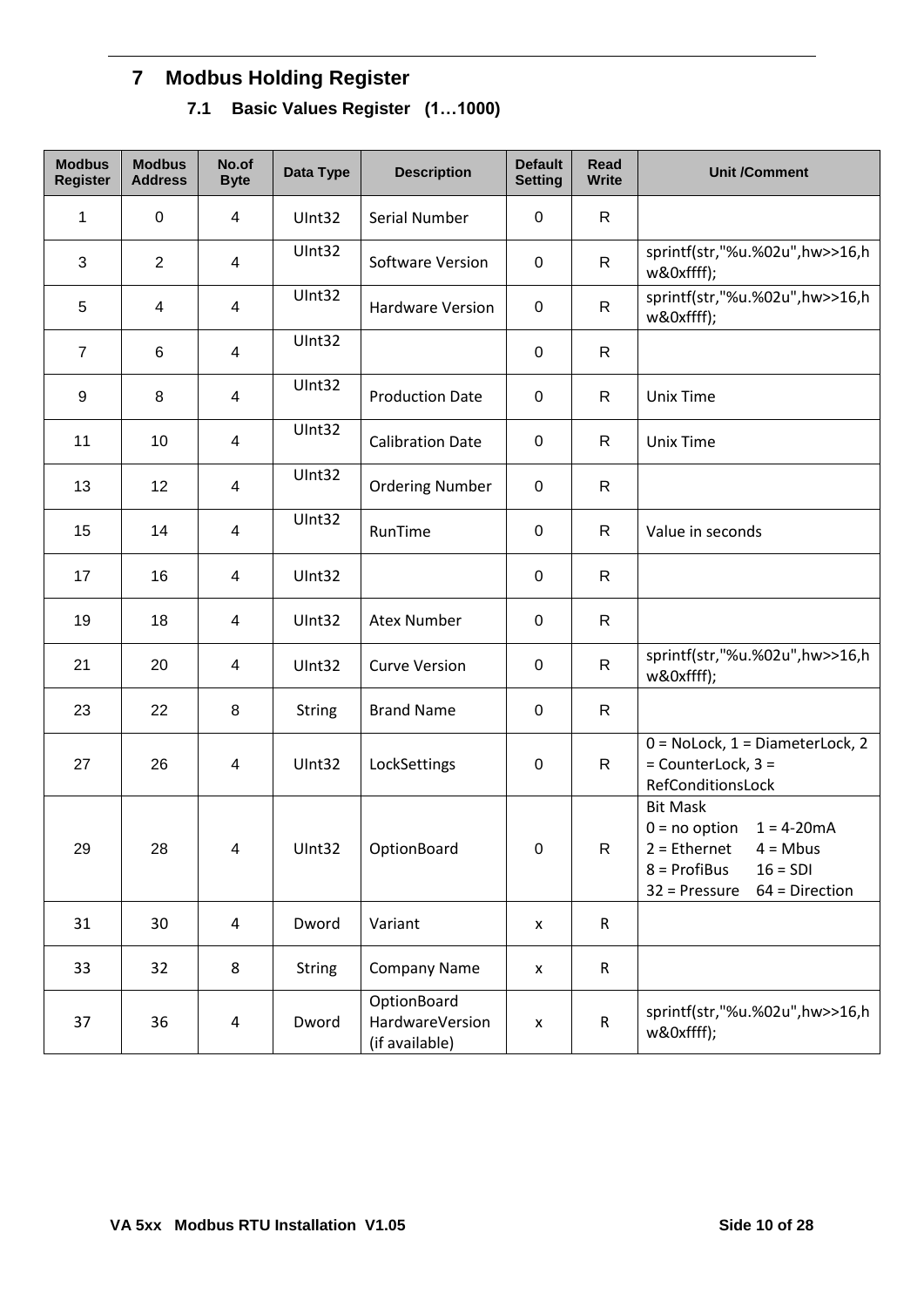<span id="page-10-0"></span>

| <b>Modbus</b><br><b>Register</b> | <b>Modbus</b><br><b>Address</b> | No.of<br><b>Byte</b> | Data Type | <b>Description</b>                                              | <b>Default</b> | Read<br><b>Write</b> | <b>Unit /Comment</b>                                                                                                                                                                                                                                                                                         |
|----------------------------------|---------------------------------|----------------------|-----------|-----------------------------------------------------------------|----------------|----------------------|--------------------------------------------------------------------------------------------------------------------------------------------------------------------------------------------------------------------------------------------------------------------------------------------------------------|
| 1001                             | 1000                            | 4                    | Float     | Flow as shown in Display                                        |                | R                    |                                                                                                                                                                                                                                                                                                              |
| 1003                             | 1002                            | 4                    | UInt32    | Total Counter bevore comma as<br>shown in Display               |                | $\mathsf{R}$         |                                                                                                                                                                                                                                                                                                              |
| 1005                             | 1004                            | 4                    | Float     | Total Counter after comma as<br>shown in Display                |                | ${\sf R}$            |                                                                                                                                                                                                                                                                                                              |
| 1007                             | 1006                            | 4                    | Float     | Velocity as shown in Display                                    |                | R                    |                                                                                                                                                                                                                                                                                                              |
| 1009                             | 1008                            | 4                    | Float     | Gas Temperature as shoed in<br>Display                          |                | $\mathsf{R}$         |                                                                                                                                                                                                                                                                                                              |
| 1011                             | 1010                            | 4                    | Float     | Internal Temperature as shown<br>in Display                     |                | R                    |                                                                                                                                                                                                                                                                                                              |
| 1013                             | 1012                            | 4                    | Float     | Supply Voltage                                                  |                | R                    |                                                                                                                                                                                                                                                                                                              |
| 1015                             | 1014                            | 4                    | Float     | Max Speed (at Velocity Unit as<br>shown in Display)             |                | $\mathsf{R}$         |                                                                                                                                                                                                                                                                                                              |
| 1017                             | 1016                            | 4                    | Float     | Max Flow (at Flow Unit as shown<br>in Display)                  |                | $\mathsf R$          |                                                                                                                                                                                                                                                                                                              |
| 1019                             | 1018                            | 4                    | Float     | <b>Status of Sensor</b>                                         |                | $\mathsf R$          | noError<br>0x0000<br>0x0001<br>NotCalibrated<br>LowVoltage<br>0x0002<br>0x0004<br>TempError<br>0x0008<br>HeatError<br>0x000a<br>IntError<br>0x0020<br><b>HeatNotCal</b><br>0x0040<br>AmbNotCal<br><b>TmpOutofRange</b><br>0x0080<br>Direction<br>0x0100<br>0x0200<br>LowVolt4_20<br>NextCalElapsed<br>0x0400 |
| 1021                             | 1020                            | 4                    | Float     | Flow Min at Flow Unit in Display<br>since Clear Min/Max         |                | R                    |                                                                                                                                                                                                                                                                                                              |
| 1023                             | 1022                            | 4                    | Float     | Flow Max at Flow Unit in Display<br>since Clear Min/Max         |                | R                    |                                                                                                                                                                                                                                                                                                              |
| 1025                             | 1024                            | 4                    | Float     | Flow AV at Flow Unit in Display                                 |                | R                    | AV over the Time from AV<br>Time Setup 1 to 1440<br>minutes                                                                                                                                                                                                                                                  |
| 1027                             | 1026                            | 4                    | Float     | Average Consumpton at<br>Consumption Unit in Display            |                | R                    | Consumption over Time at<br><b>AVTime Setup</b>                                                                                                                                                                                                                                                              |
| 1029                             | 1028                            | 4                    | Float     | Gas Temp Min at Temp. Unit in<br>Display since Clear Min/Max    |                | R                    |                                                                                                                                                                                                                                                                                                              |
| 1031                             | 1030                            | 4                    | Float     | Gas Temp Max at Temp. Unit in<br>Display since Clear Min/Max    |                | $\mathsf R$          |                                                                                                                                                                                                                                                                                                              |
| 1033                             | 1032                            | 4                    | Float     | Gas Temp AV at Temp. Unit in<br>Display                         |                | R                    | AV over the Time from<br>AVTime Setup 1 to 1440<br>minutes                                                                                                                                                                                                                                                   |
| 1035                             | 1034                            | 4                    | Float     | Velocity Min at Velocity Unit in<br>Display since Clear Min/Max |                | R                    |                                                                                                                                                                                                                                                                                                              |
| 1037                             | 1036                            | 4                    | Float     | Velocity Max at Velocity Unit in<br>Display since Clear Min/Max |                | R                    |                                                                                                                                                                                                                                                                                                              |
| 1039                             | 1038                            | 4                    | Float     | Velocity AV at Velocity Unit in<br>Display                      |                | R                    | AV over the Time from<br>AVTime Setup 1 to 1440<br>minutes                                                                                                                                                                                                                                                   |

## **7.2 Values register (1001….1500)**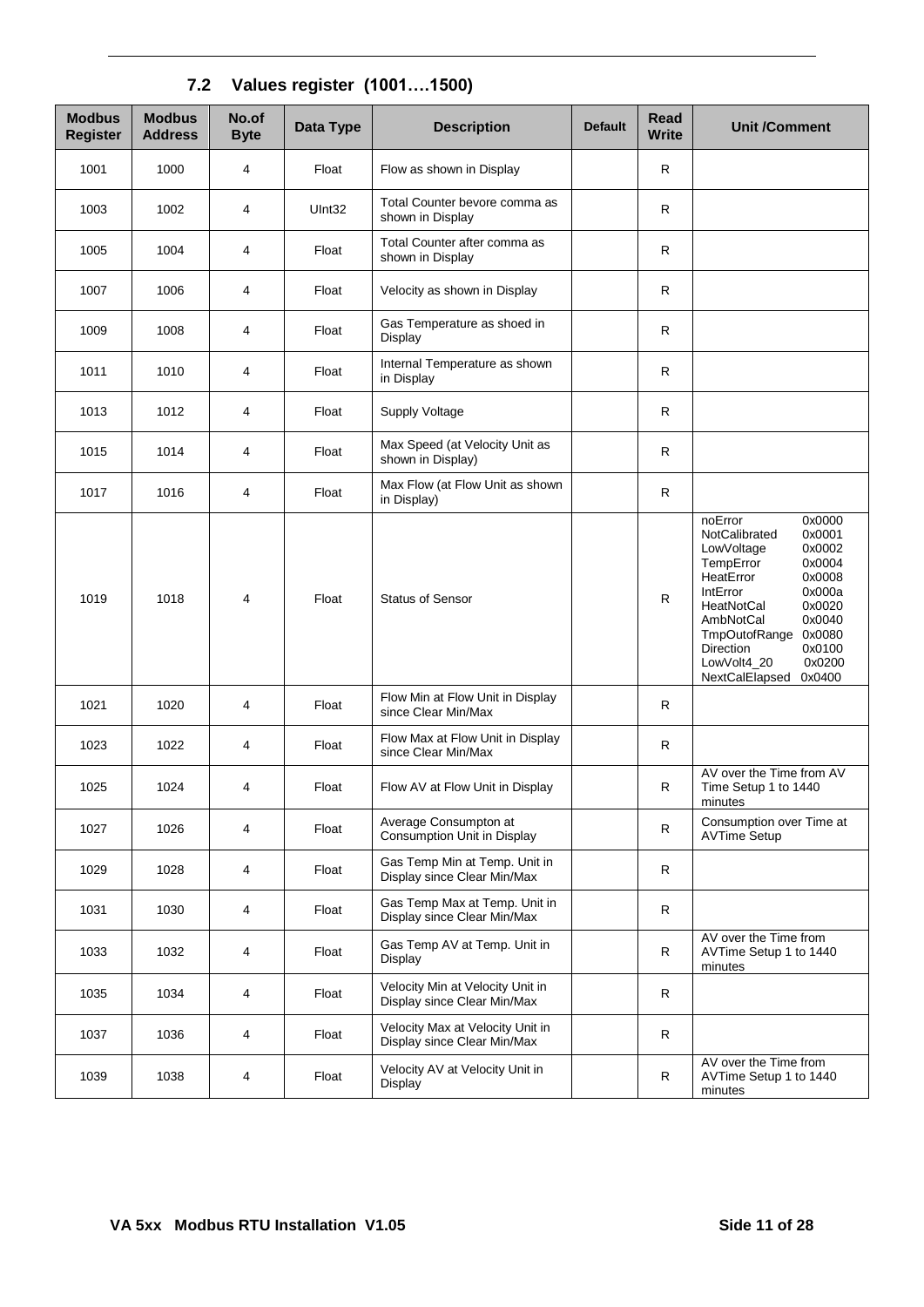| <b>Modbus</b><br><b>Register</b> | <b>Modbus</b><br><b>Address</b> | No.of<br><b>Byte</b> | Data Type   | <b>Description</b>                                                                       | <b>Default</b> | Read<br><b>Write</b> | <b>Unit /Comment</b>                                   |
|----------------------------------|---------------------------------|----------------------|-------------|------------------------------------------------------------------------------------------|----------------|----------------------|--------------------------------------------------------|
| 1041                             | 1040                            | 4                    | Float/Dword | <b>Incremented Pulses</b><br>since setup pulse                                           | X              | $\mathsf{R}$         |                                                        |
| 1043                             | 1042                            | 4                    | Float/Dword | Systempressure (at<br>Pressure Unit showed<br>in Display)                                | X              | $\mathsf{R}$         | Value only available<br>with pressure option           |
| 1045                             | 1044                            | 4                    | Float/Dword | Systempressure Min<br>at Pressure Unit in<br>Display since Clear<br>Min/Max              | X              | ${\sf R}$            | Value only available<br>with pressure option           |
| 1047                             | 1046                            | $\overline{4}$       | Float/Dword | Systempressure Max<br>at Pressure Unit in<br>Display since Clear<br>Min/Max              | x              | ${\sf R}$            | Value only available<br>with pressure option           |
| 1049                             | 1048                            | 4                    | Uint/Dword  | <b>Total Counter bevore</b><br>comma as showed in<br>Display (left side)                 | x              | R                    | only available in<br><b>Direction Sensor</b><br>Vaxxxx |
| 1051                             | 1050                            | $\overline{4}$       | Float/Dword | <b>Total Counter after</b><br>comma as showed in<br>Display (left side)                  | X              | $\mathsf{R}$         | only available in<br><b>Direction Sensor</b><br>Vaxxxx |
| 1053                             | 1052                            | $\overline{4}$       | Uint/Dword  | <b>Total Counter bevore</b><br>comma as showed in<br>Display (left side +<br>right side) | X              | R                    | only available in<br><b>Direction Sensor</b><br>Vaxxxx |
| 1055                             | 1054                            | 4                    | Float/Dword | <b>Total Counter after</b><br>comma as showed in<br>Display (left side +<br>right side)  | X              | $\mathsf{R}$         | only available in<br><b>Direction Sensor</b><br>Vaxxxx |
| 1057                             | 1056                            | $\overline{4}$       | Float/Dword | reserved                                                                                 | X              | R                    |                                                        |
| to                               |                                 |                      |             |                                                                                          |                |                      |                                                        |
| 1099                             | 1078                            | $\overline{4}$       | Float/Dword | reserved                                                                                 | X              | R                    |                                                        |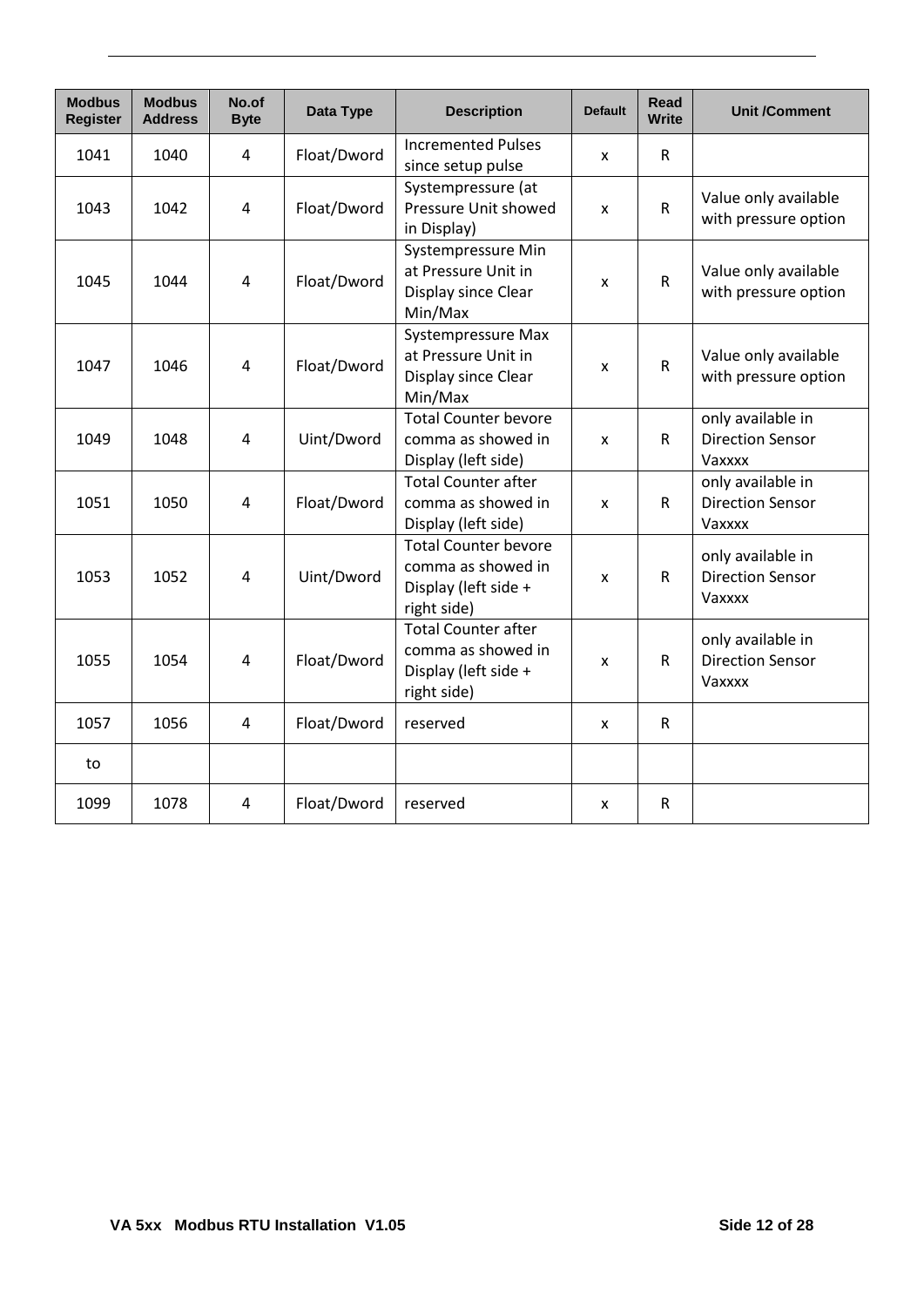| <b>Modbus</b><br><b>Register</b> | <b>Modbus</b><br><b>Address</b> | No.of<br><b>Byte</b> | Data Type | <b>Description</b>                                             | <b>Default</b> | <b>Read</b><br><b>Write</b> | <b>Unit /Comment</b>                                                      |
|----------------------------------|---------------------------------|----------------------|-----------|----------------------------------------------------------------|----------------|-----------------------------|---------------------------------------------------------------------------|
| 1101                             | 1100                            | 4                    | Float     | Flow in m <sup>3</sup> /h                                      |                | R                           |                                                                           |
| 1103                             | 1102                            | 4                    | Float     | Flow Min in m <sup>3</sup> /h since last Last<br>Clear Min/Max |                | $\mathsf{R}$                |                                                                           |
| 1105                             | 1104                            | 4                    | Float     | Flow Max in m <sup>3</sup> /h since last Clear<br>Min/Max      |                | R.                          |                                                                           |
| 1107                             | 1106                            | 4                    | Float     | Flow AV in m <sup>3</sup> /h                                   |                | R                           | Average for time period<br>defined in AVTime Setup<br>"1 to 1440 minutes" |
| 1109                             | 1108                            | 4                    | Float     | Flow in Nm <sup>3</sup> /h                                     |                | R.                          |                                                                           |
| 1111                             | 1110                            | $\overline{4}$       | Float     | Flow Min in Nm <sup>3</sup> /h since last<br>Clear Min/Max     |                | R                           |                                                                           |
| 1113                             | 1112                            | 4                    | Float     | Flow Max in Nm <sup>3</sup> /h since last<br>Clear Min/Max     |                | $\mathsf{R}$                |                                                                           |
| 1115                             | 1114                            | 4                    | Float     | Flow AV in Nm <sup>3</sup> /h                                  |                | R.                          | Average for time period<br>defined in AVTime Setup<br>"1 to 1440 minutes" |
| 1117                             | 1116                            | 4                    | Float     | Flow in m <sup>3</sup> /min                                    |                | R                           |                                                                           |
| 1119                             | 1118                            | 4                    | Float     | Flow Min in m <sup>3</sup> /min since last<br>Clear Min/Max    |                | R.                          |                                                                           |
| 1121                             | 1120                            | 4                    | Float     | Flow Max in m <sup>3</sup> /min since last<br>Clear Min/Max    |                | R                           |                                                                           |
| 1123                             | 1122                            | 4                    | Float     | Flow AV in m <sup>3</sup> /min                                 |                | $\mathsf{R}$                | Average for time period<br>defined in AVTime Setup<br>"1 to 1440 minutes" |
| 1125                             | 1124                            | $\overline{4}$       | Float     | Flow in Nm <sup>3</sup> /min                                   |                | $\mathsf{R}$                |                                                                           |
| 1127                             | 1126                            | 4                    | Float     | Flow Min in Nm <sup>3</sup> /min since last<br>Clear Min/Max   |                | R                           |                                                                           |
| 1129                             | 1128                            | 4                    | Float     | Flow Max in Nm <sup>3</sup> /min since last<br>Clear Min/Max   |                | R                           |                                                                           |
| 1131                             | 1130                            | 4                    | Float     | Flow AV in Nm <sup>3</sup> /min                                |                | R                           | Average for time period<br>defined in AVTime Setup<br>"1 to 1440 minutes" |
| 1133                             | 1132                            | $\overline{4}$       | Float     | Flow in Itr/h                                                  |                | R                           |                                                                           |
| 1135                             | 1134                            | 4                    | Float     | Flow Min in Itr/h since last Clear<br>Min/Max                  |                | R                           |                                                                           |
| 1137                             | 1136                            | 4                    | Float     | Flow Max in Itr/h since last Clear<br>Min/Max                  |                | R                           |                                                                           |
| 1139                             | 1138                            | 4                    | Float     | Flow AV in ltr/h                                               |                | $\mathsf{R}$                | Average for time period<br>defined in AVTime Setup<br>"1 to 1440 minutes" |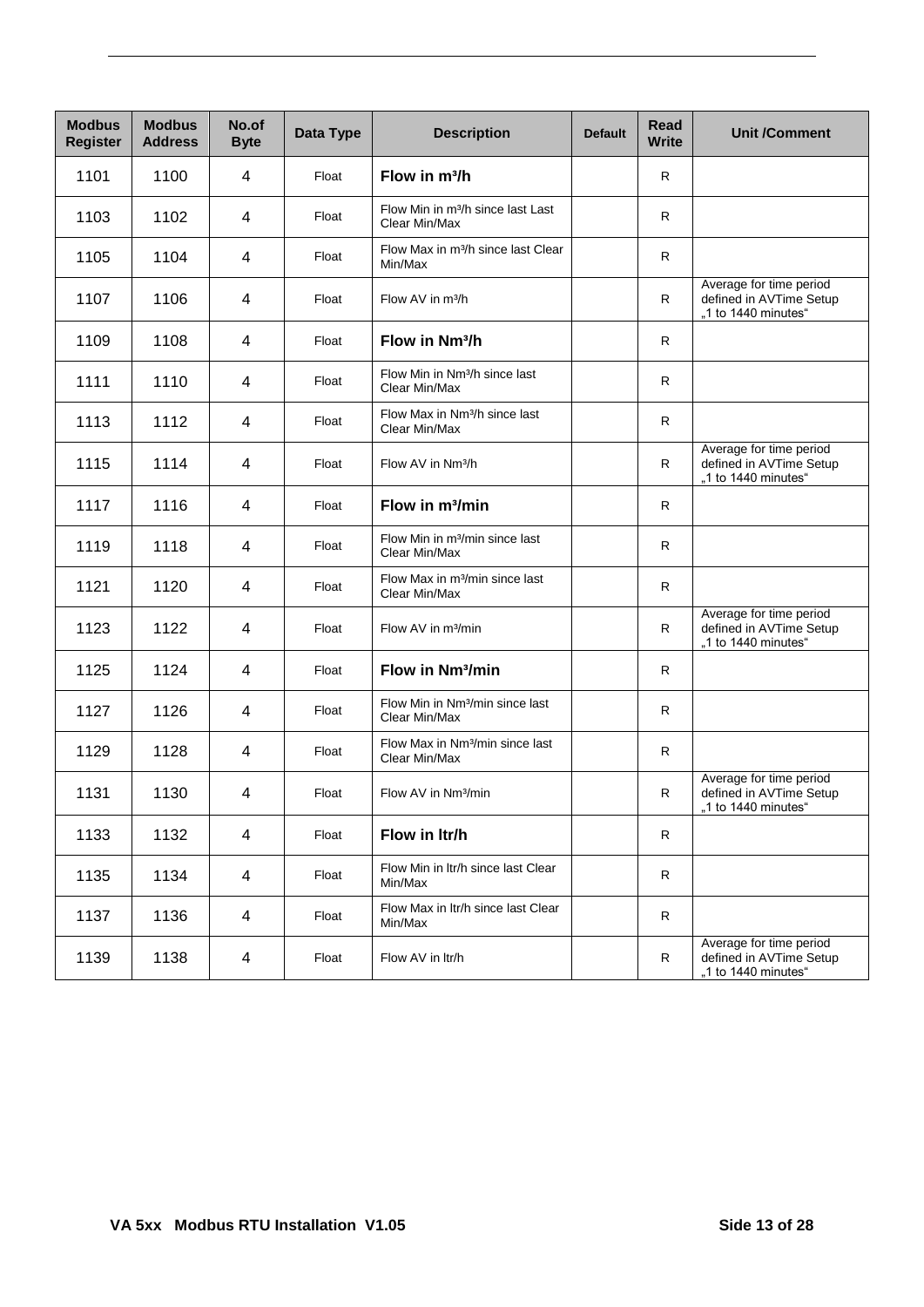| <b>Modbus</b><br><b>Register</b> | <b>Modbus</b><br><b>Address</b> | No.of<br><b>Byte</b> | Data Type | <b>Description</b>                               | <b>Default</b> | Read<br><b>Write</b> | <b>Unit /Comment</b>                                                      |
|----------------------------------|---------------------------------|----------------------|-----------|--------------------------------------------------|----------------|----------------------|---------------------------------------------------------------------------|
| 1141                             | 1140                            | 4                    | Float     | Flow in Nltr/h                                   |                | $\mathsf{R}$         |                                                                           |
| 1143                             | 1142                            | 4                    | Float     | Flow Min in Nltr/h since last<br>Clear Min/Max   |                | $\mathsf{R}$         |                                                                           |
| 1145                             | 1144                            | 4                    | Float     | Flow Max in Nltr/h since last<br>Clear Min/Max   |                | R                    |                                                                           |
| 1147                             | 1146                            | 4                    | Float     | Flow AV in Nltr/h                                |                | R                    | AV over the Time from<br>AVTime Setup 1 to 1440<br>minutes                |
| 1149                             | 1148                            | 4                    | Float     | Flow in Itr/min                                  |                | R                    |                                                                           |
| 1151                             | 1150                            | 4                    | Float     | Flow Min in Itr/min since last<br>Clear Min/Max  |                | $\mathsf{R}$         |                                                                           |
| 1153                             | 1152                            | 4                    | Float     | Flow Max in Itr/min since last<br>Clear Min/Max  |                | $\mathsf{R}$         |                                                                           |
| 1155                             | 1154                            | 4                    | Float     | Flow AV in Itr/min                               |                | R                    | Average for time period<br>defined in AVTime Setup<br>"1 to 1440 minutes" |
| 1157                             | 1156                            | 4                    | Float     | <b>Flow in Nitr/min</b>                          |                | R                    |                                                                           |
| 1159                             | 1158                            | 4                    | Float     | Flow Min in Nltr/min since last<br>Clear Min/Max |                | R                    |                                                                           |
| 1161                             | 1160                            | 4                    | Float     | Flow Max in Nltr/min since last<br>Clear Min/Max |                | $\mathsf{R}$         |                                                                           |
| 1163                             | 1162                            | 4                    | Float     | Flow AV in Nltr/min                              |                | $\mathsf{R}$         | Average for time period<br>defined in AVTime Setup<br>"1 to 1440 minutes" |
| 1165                             | 1164                            | 4                    | Float     | Flow in Itr/s                                    |                | $\mathsf{R}$         |                                                                           |
| 1167                             | 1166                            | 4                    | Float     | Flow Min in Itr/s since last Clear<br>Min/Max    |                | R                    |                                                                           |
| 1169                             | 1168                            | 4                    | Float     | Flow Max in Itr/s since last Clear<br>Min/Max    |                | $\mathsf{R}$         |                                                                           |
| 1171                             | 1170                            | 4                    | Float     | Flow AV in Itr/s                                 |                | $\mathsf{R}$         | Average for time period<br>defined in AVTime Setup<br>"1 to 1440 minutes" |
| 1173                             | 1172                            | 4                    | Float     | Flow in Nitr/s                                   |                | R                    |                                                                           |
| 1175                             | 1174                            | 4                    | Float     | Flow Min in Nltr/s since last<br>Clear Min/Max   |                | $\mathsf{R}$         |                                                                           |
| 1177                             | 1176                            | 4                    | Float     | Flow Max in Nltr/s since last<br>Clear Min/Max   |                | $\mathsf R$          |                                                                           |
| 1179                             | 1178                            | 4                    | Float     | Flow AV in Nltr/s                                |                | R                    | Average for time period<br>defined in AVTime Setup<br>"1 to 1440 minutes" |
| 1181                             | 1180                            | 4                    | Float     | Flow in cfm                                      |                | $\mathsf{R}$         |                                                                           |
| 1183                             | 1182                            | 4                    | Float     | Flow Min in cfm since last Clear<br>Min/Max      |                | $\mathsf{R}$         |                                                                           |
| 1185                             | 1184                            | 4                    | Float     | Flow Max in cfm since last Clear<br>Min/Max      |                | R                    |                                                                           |
| 1187                             | 1186                            | 4                    | Float     | Flow AV in cfm                                   |                | R                    | Average for time period<br>defined in AVTime Setup<br>"1 to 1440 minutes" |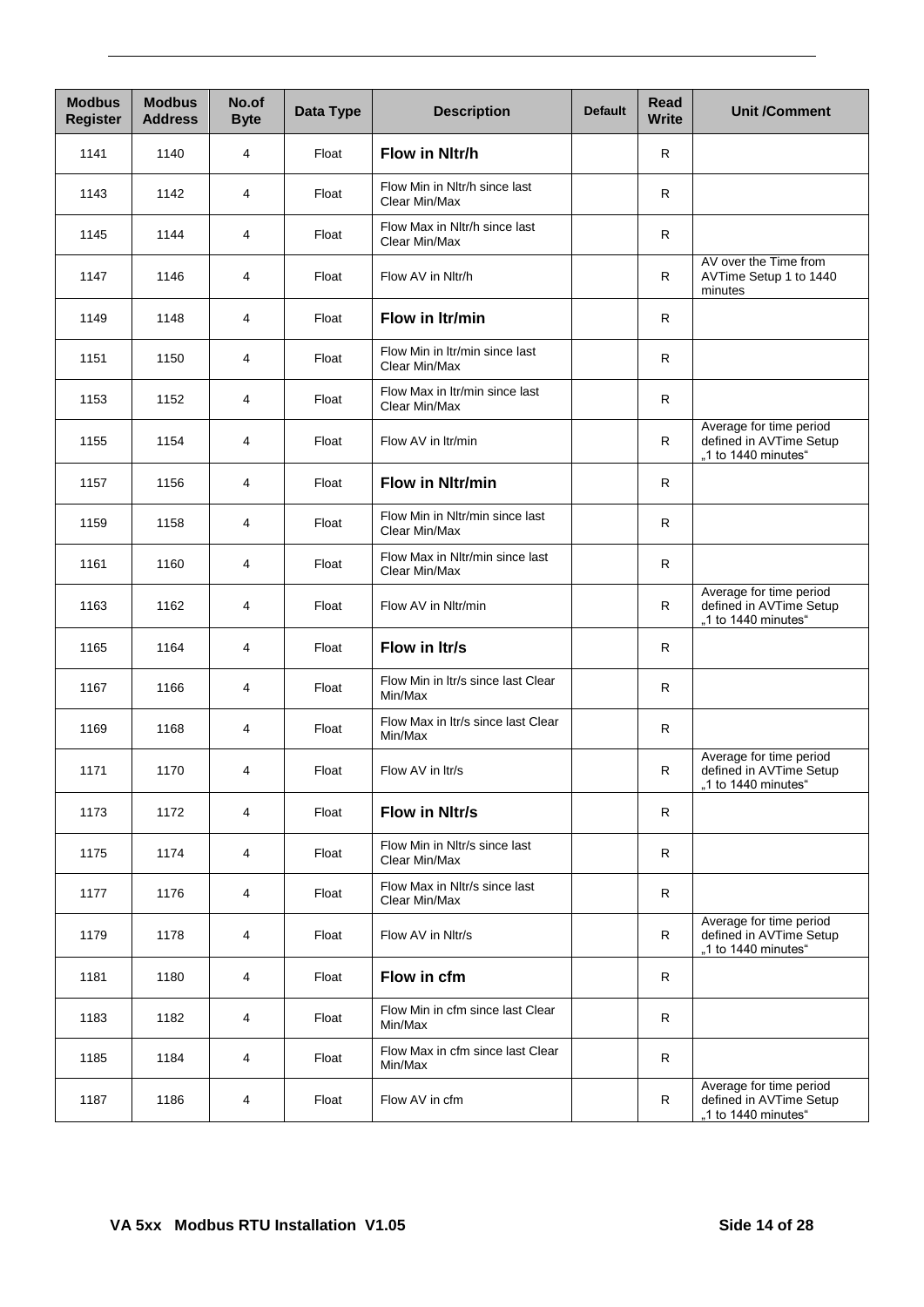| <b>Modbus</b><br><b>Register</b> | <b>Modbus</b><br><b>Address</b> | No.of<br><b>Byte</b> | Data Type | <b>Description</b>                             | <b>Default</b> | Read<br><b>Write</b> | <b>Unit /Comment</b>                                                      |
|----------------------------------|---------------------------------|----------------------|-----------|------------------------------------------------|----------------|----------------------|---------------------------------------------------------------------------|
| 1189                             | 1188                            | 4                    | Float     | <b>Flow in Ncfm</b>                            |                | $\mathsf{R}$         |                                                                           |
| 1191                             | 1190                            | 4                    | Float     | Flow Min in Ncfm since last<br>Clear Min/Max   |                | $\mathsf{R}$         |                                                                           |
| 1193                             | 1192                            | 4                    | Float     | Flow Max in Ncfm since last<br>Clear Min/Max   |                | R                    |                                                                           |
| 1195                             | 1194                            | 4                    | Float     | Flow AV in Ncfm                                |                | R                    | Average for time period<br>defined in AVTime Setup<br>"1 to 1440 minutes" |
| 1197                             | 1196                            | 4                    | Float     | Flow in kg/h                                   |                | R                    |                                                                           |
| 1199                             | 1198                            | 4                    | Float     | Flow Min in kg/h since last Clear<br>Min/Max   |                | R                    |                                                                           |
| 1201                             | 1200                            | 4                    | Float     | Flow Max in kg/h since last Clear<br>Min/Max   |                | $\mathsf{R}$         |                                                                           |
| 1203                             | 1202                            | 4                    | Float     | Flow AV in kg/h                                |                | R                    | Average for time period<br>defined in AVTime Setup<br>"1 to 1440 minutes" |
| 1205                             | 1204                            | 4                    | Float     | Flow in kg/min                                 |                | R.                   |                                                                           |
| 1207                             | 1206                            | 4                    | Float     | Flow Min in kg/min since last<br>Clear Min/Max |                | R                    |                                                                           |
| 1209                             | 1208                            | 4                    | Float     | Flow Max in kg/min since last<br>Clear Min/Max |                | $\mathsf{R}$         |                                                                           |
| 1211                             | 1210                            | 4                    | Float     | Flow AV in kg/min                              |                | R                    | Average for time period<br>defined in AVTime Setup<br>"1 to 1440 minutes" |
| 1213                             | 1212                            | 4                    | Float     | Flow in kg/s                                   |                | R                    |                                                                           |
| 1215                             | 1214                            | 4                    | Float     | Flow Min in kg/s since last Clear<br>Min/Max   |                | R.                   |                                                                           |
| 1217                             | 1216                            | 4                    | Float     | Flow Max in kg/s since last Clear<br>Min/Max   |                | R                    |                                                                           |
| 1219                             | 1218                            | 4                    | Float     | Flow AV in kg/s                                |                | $\mathsf{R}$         | Average for time period<br>defined in AVTime Setup<br>"1 to 1440 minutes" |
| 1221                             | 1220                            | 4                    | Float     | Flow in kW                                     |                | R                    |                                                                           |
| 1223                             | 1222                            | 4                    | Float     | Flow Min in kW since last Clear<br>Min/Max     |                | $\mathsf{R}$         |                                                                           |
| 1225                             | 1224                            | 4                    | Float     | Flow Max in kW since last Clear<br>Min/Max     |                | R                    |                                                                           |
| 1227                             | 1226                            | 4                    | Float     | Flow AV in kW                                  |                | R                    | Average for time period<br>defined in AVTime Setup<br>"1 to 1440 minutes" |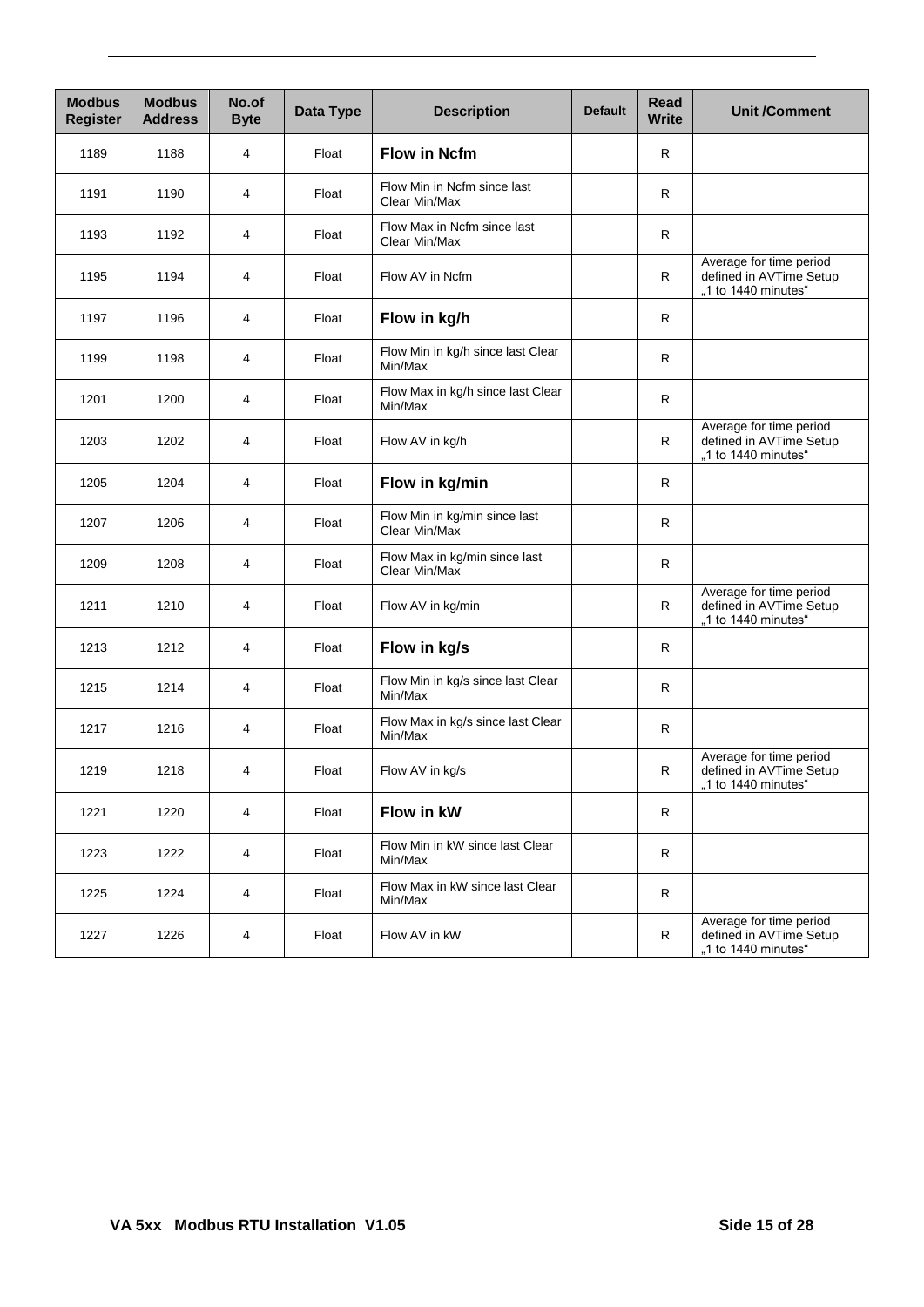| <b>Modbus</b><br><b>Register</b> | <b>Modbus</b><br><b>Address</b> | No.of<br><b>Byte</b> | <b>Data</b><br><b>Type</b> | <b>Description</b>                                | <b>Default</b> | Read<br><b>Write</b> | <b>Unit /Comment</b>                                                      |
|----------------------------------|---------------------------------|----------------------|----------------------------|---------------------------------------------------|----------------|----------------------|---------------------------------------------------------------------------|
| 1269                             | 1268                            | 4                    | UInt32                     | Consumption m <sup>3</sup> before comma           | x              | R.                   |                                                                           |
| 1271                             | 1270                            | 4                    | Float                      | Consumption m <sup>2</sup> after comma            | R<br>х         |                      |                                                                           |
| 1273                             | 1272                            | 4                    | Float                      | Consumption m <sup>3</sup> AV                     | х              | R                    | Average for time period<br>defined in AVTime Setup<br>"1 to 1440 minutes" |
| 1275                             | 1274                            | 4                    | UInt32                     | <b>Consumption Nm<sup>3</sup> before</b><br>comma | х              | R.                   |                                                                           |
| 1277                             | 1276                            | 4                    | Float                      | Consumption Nm <sup>3</sup> after comma           | x              | R                    |                                                                           |
| 1279                             | 1278                            | 4                    | Float                      | Consumption Nm <sup>3</sup> AV                    | x              | R                    | Average for time period<br>defined in AVTime Setup<br>"1 to 1440 minutes" |
| 1281                             | 1280                            | 4                    | UInt32                     | <b>Consumption Itr before comma</b>               | x              | R                    |                                                                           |
| 1283                             | 1282                            | 4                    | Float                      | Consumption Itr after comma                       | х              | R.                   |                                                                           |
| 1285                             | 1284                            | 4                    | Float                      | Consumption Itr AV                                | х              | R                    | Average for time period<br>defined in AVTime Setup<br>"1 to 1440 minutes" |
| 1287                             | 1286                            | 4                    | UInt32                     | <b>Consumption Nltr before</b><br>comma           | х              | R.                   |                                                                           |
| 1289                             | 1288                            | 4                    | Float                      | Consumption Nitr after comma                      | x              | R                    |                                                                           |
| 1291                             | 1290                            | 4                    | Float                      | Consumption Nltr AV                               | х              | R                    | Average for time period<br>defined in AVTime Setup<br>"1 to 1440 minutes" |
| 1293                             | 1292                            | 4                    | UInt32                     | <b>Consumption cf before comma</b>                | x              | R                    |                                                                           |
| 1295                             | 1294                            | 4                    | Float                      | Consumption cf after comma                        | x              | R                    |                                                                           |
| 1297                             | 1296                            | 4                    | Float                      | Consumption cf AV                                 | х              | R                    | Average for time period<br>defined in AVTime Setup<br>"1 to 1440 minutes" |
| 1299                             | 1298                            | 4                    | UInt32                     | <b>Consumption Ncf before comma</b>               | х              | R                    |                                                                           |
| 1301                             | 1300                            | 4                    | Float                      | Consumption Ncf after comma                       | X              | R                    |                                                                           |
| 1303                             | 1302                            | 4                    | Float                      | Consumption Ncf AV                                | X              | R                    | Average for time period<br>defined in AVTime Setup<br>"1 to 1440 minutes" |
| 1305                             | 1304                            | 4                    | UInt32                     | Consumption kg before comma                       | х              | R                    |                                                                           |
| 1307                             | 1306                            | 4                    | Float                      | Consumption kg after comma                        | X              | R                    |                                                                           |
| 1309                             | 1308                            | 4                    | Float                      | Consumption kg AV                                 | x              | R                    | Average for time period<br>defined in AVTime Setup<br>"1 to 1440 minutes" |
| 1311                             | 1310                            | 4                    | UInt32                     | <b>Consumption kWh before</b><br>comma            | x              | R                    |                                                                           |
| 1313                             | 1312                            | 4                    | Float                      | Consumption kWh after comma                       | x              | R                    |                                                                           |
| 1315                             | 1314                            | 4                    | Float                      | Consumption kWh AV                                | х              | R                    | Average for time period<br>defined in AVTime Setup<br>"1 to 1440 minutes" |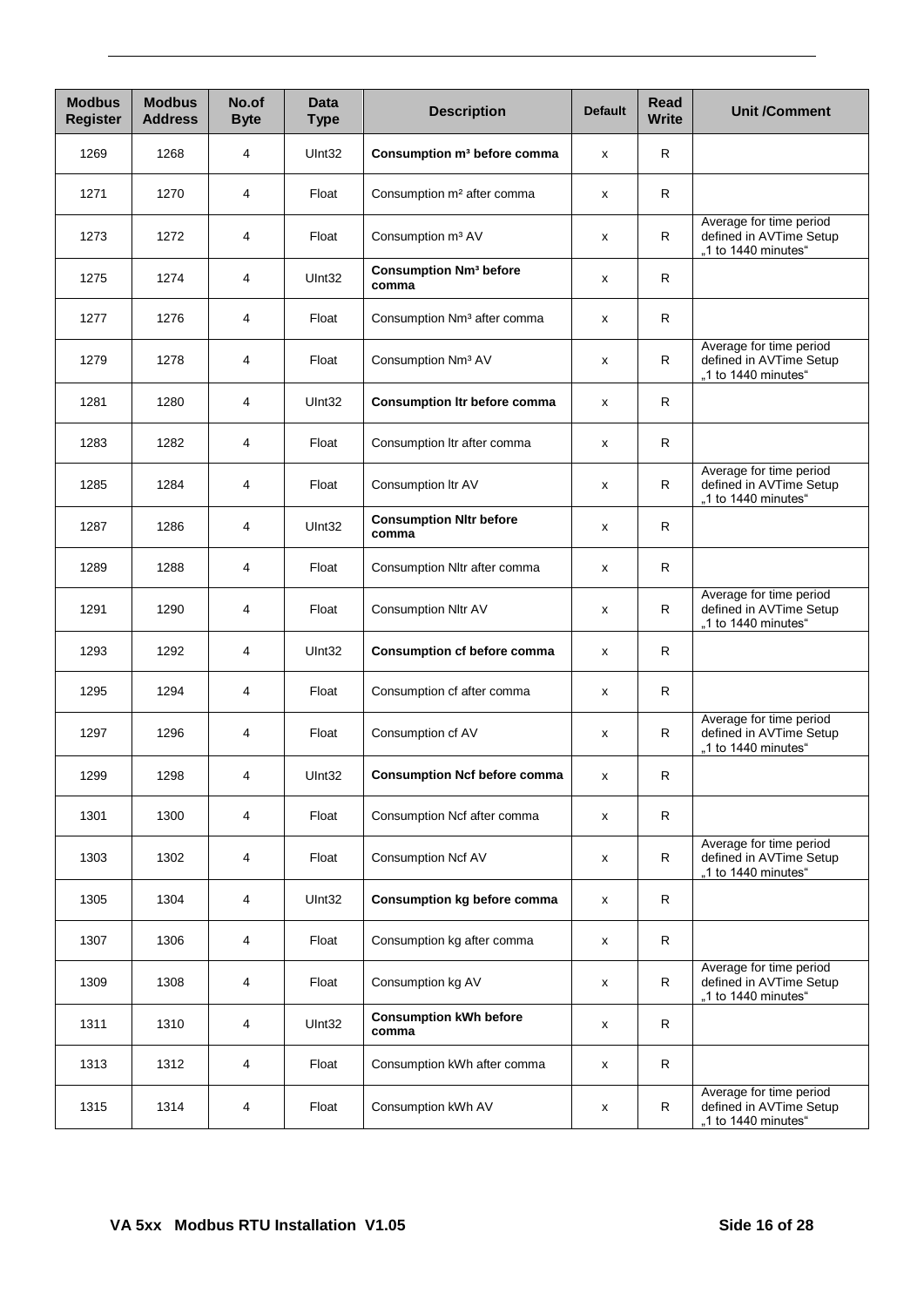| <b>Modbus</b><br><b>Register</b> | <b>Modbus</b><br><b>Address</b> | No.of<br><b>Byte</b> | Data Type | <b>Def</b><br><b>Description</b><br>ault         |   | Read<br><b>Write</b> | <b>Unit /Comment</b>                                                      |
|----------------------------------|---------------------------------|----------------------|-----------|--------------------------------------------------|---|----------------------|---------------------------------------------------------------------------|
| 1347                             | 1346                            | 4                    | Float     | <b>Velocity m/s</b>                              |   | $\mathsf{R}$         |                                                                           |
| 1349                             | 1348                            | 4                    | Float     | Velocity Min m/s since last Clear<br>Min/Max     |   | $\mathsf{R}$         |                                                                           |
| 1351                             | 1350                            | 4                    | Float     | Velocity Max m/s since last Clear<br>Min/Max     |   | $\mathsf{R}$         |                                                                           |
| 1353                             | 1352                            | 4                    | Float     | Velocity AV m/s                                  |   |                      | Average for time period<br>defined in AVTime Setup<br>"1 to 1440 minutes" |
| 1355                             | 1354                            | 4                    | Float     | <b>Velocity Nm/s</b>                             |   | $\mathsf R$          |                                                                           |
| 1357                             | 1356                            | 4                    | Float     | Velocity Min Nm/s since last Clear<br>Min/Max    |   | $\mathsf{R}$         |                                                                           |
| 1359                             | 1358                            | 4                    | Float     | Velocity Max Nm/s since last Clear<br>Min/Max    | R |                      |                                                                           |
| 1361                             | 1360                            | 4                    | Float     | Velocity AV Nm/s                                 |   | $\mathsf R$          | Average for time period<br>defined in AVTime Setup<br>"1 to 1440 minutes" |
| 1363                             | 1362                            | 4                    | Float     | <b>Velocity Ft/min</b>                           |   | R                    |                                                                           |
| 1365                             | 1364                            | 4                    | Float     | Velocity Min Ft/min since last Clear<br>Min/Max  |   | $\mathsf{R}$         |                                                                           |
| 1367                             | 1366                            | 4                    | Float     | Velocity Max Ft/min since last Clear<br>Min/Max  |   | $\mathsf{R}$         |                                                                           |
| 1369                             | 1368                            | 4                    | Float     | Velocity AV Ft/min                               | R |                      | Average for time period<br>defined in AVTime Setup<br>"1 to 1440 minutes" |
| 1371                             | 1370                            | 4                    | Float     | <b>Velocity NFt/min</b>                          |   | R                    |                                                                           |
| 1373                             | 1372                            | 4                    | Float     | Velocity Min NFt/min since last Clear<br>Min/Max |   | $\mathsf{R}$         |                                                                           |
| 1375                             | 1374                            | 4                    | Float     | Velocity Max NFt/min since last<br>Clear Min/Max |   | $\mathsf{R}$         |                                                                           |
| 1377                             | 1376                            | 4                    | Float     | Velocity AV NFt/min                              |   | R                    | Average for time period<br>defined in AVTime Setup<br>"1 to 1440 minutes" |
| 1419                             | 1418                            | 4                    | Float     | GasTemp °C                                       |   | R                    |                                                                           |
| 1421                             | 1420                            | 4                    | Float     | GasTemp Min °C since Clear<br>Min/Max            |   | $\mathsf{R}$         |                                                                           |
| 1423                             | 1422                            | 4                    | Float     | GasTemp Max °C since Clear<br>Min/Max            |   | ${\sf R}$            |                                                                           |
| 1425                             | 1424                            | 4                    | Float     | GasTemp AV °C                                    |   | R                    | Average for time period<br>defined in AVTime Setup<br>"1 to 1440 minutes" |
| 1427                             | 1426                            | 4                    | Float     | GasTemp °F                                       |   | R                    |                                                                           |
| 1429                             | 1428                            | 4                    | Float     | GasTemp Min °F since Clear<br>Min/Max            |   | $\mathsf R$          |                                                                           |
| 1431                             | 1430                            | 4                    | Float     | GasTemp Max °F since Clear<br>Min/Max            |   | $\mathsf{R}$         |                                                                           |
| 1433                             | 1432                            | 4                    | Float     | GasTemp AV °F                                    |   | R                    | Average for time period<br>defined in AVTime Setup<br>"1 to 1440 minutes" |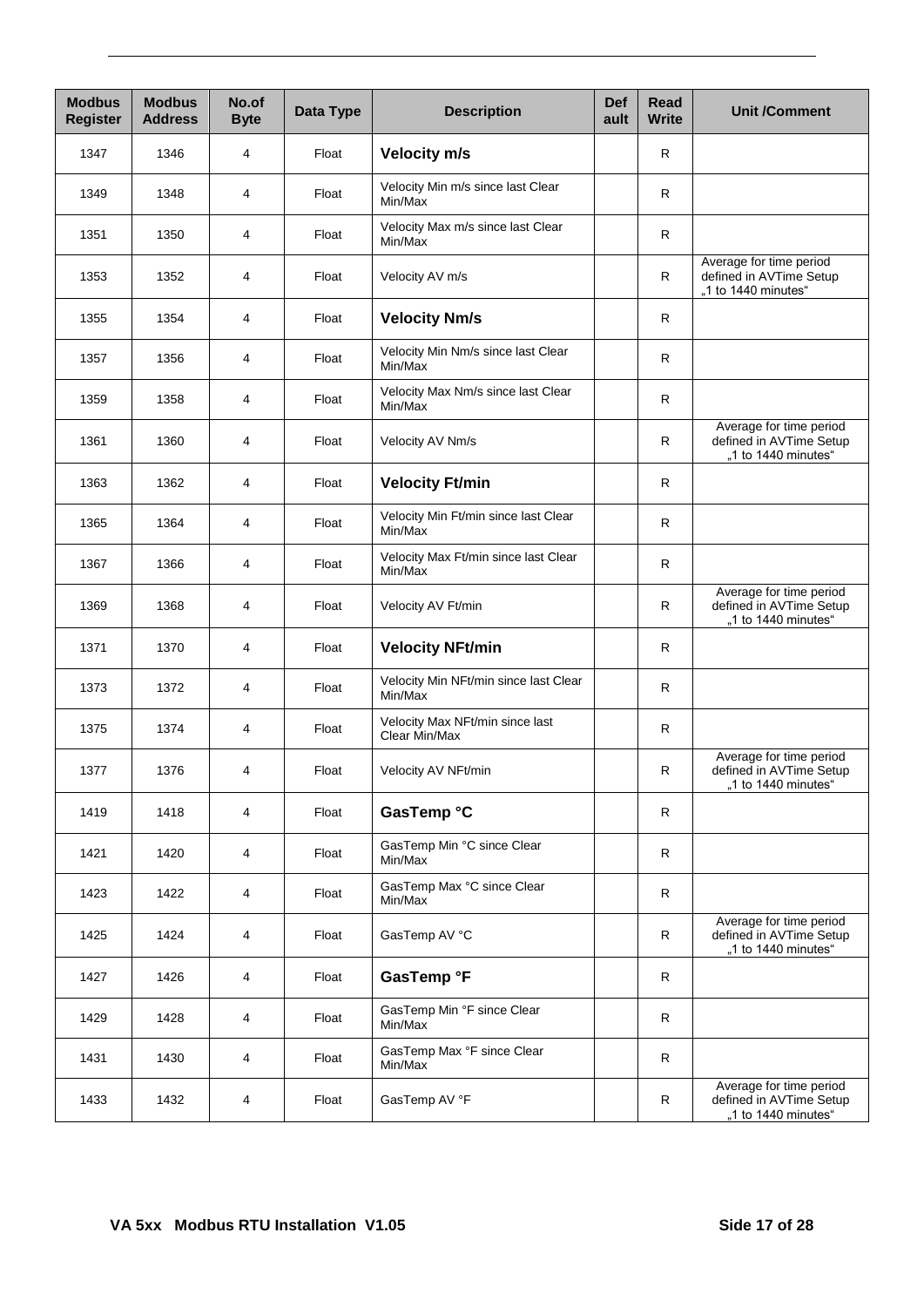| <b>Modbus</b><br><b>Register</b> | <b>Modbus</b><br><b>Address</b> | No.of<br><b>Byte</b> | Data Type | <b>Description</b>                             | <b>Def</b><br>ault        | <b>Read</b><br><b>Write</b> | <b>Unit /Comment</b>                         |
|----------------------------------|---------------------------------|----------------------|-----------|------------------------------------------------|---------------------------|-----------------------------|----------------------------------------------|
| 1475                             | 1474                            | 4                    | Float     | Systempressure mbar                            | X                         | $\mathsf{R}$                | Value only available<br>with pressure option |
| 1477                             | 1476                            | 4                    | Float     | systempressure Min mbar<br>since Clear Min/Max | X                         | $\mathsf{R}$                | Value only available<br>with pressure option |
| 1479                             | 1478                            | 4                    | Float     | systempressure Max mbar<br>since Clear Min/Max | x                         | $\mathsf R$                 | Value only available<br>with pressure option |
| 1481                             | 1480                            | 4                    | Float     | Systempressure bar                             | X                         | $\mathsf R$                 | Value only available<br>with pressure option |
| 1483                             | 1482                            | 4                    | Float     | systempressure Min bar<br>since Clear Min/Max  | $\boldsymbol{\mathsf{x}}$ | $\mathsf{R}$                | Value only available<br>with pressure option |
| 1485                             | 1484                            | 4                    | Float     | systempressure Max bar<br>since Clear Min/Max  | X                         | R                           | Value only available<br>with pressure option |
| 1487                             | 1486                            | 4                    | Float     | Systempressure psi                             | $\boldsymbol{\mathsf{x}}$ | $\mathsf{R}$                | Value only available<br>with pressure option |
| 1489                             | 1488                            | 4                    | Float     | systempressure Min psi since<br>Clear Min/Max  | X                         | $\mathsf{R}$                | Value only available<br>with pressure option |
| 1491                             | 1490                            | 4                    | Float     | systempressure Max psi<br>since Clear Min/Max  | X                         | $\mathsf R$                 | Value only available<br>with pressure option |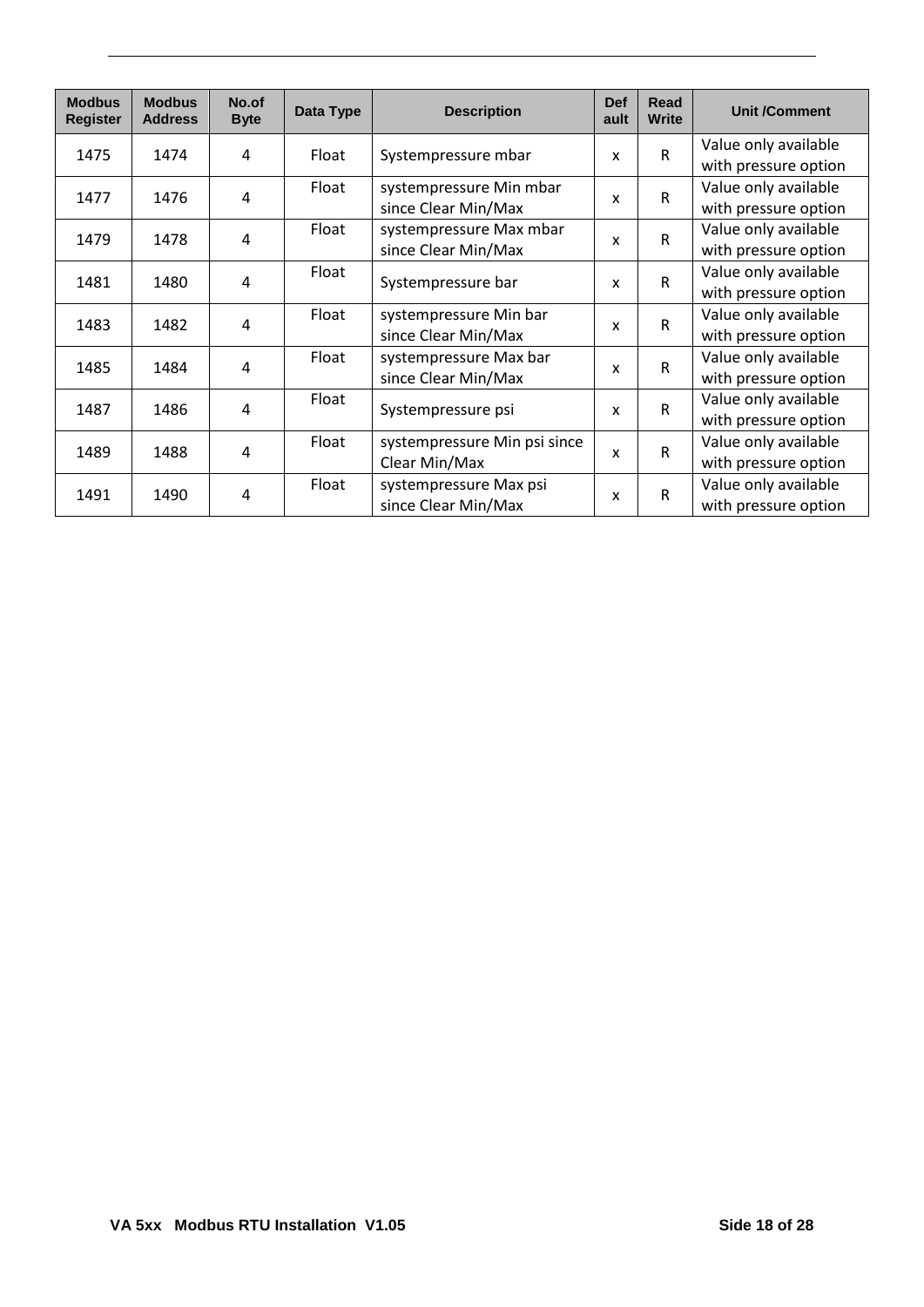| <b>Modbus</b><br><b>Register</b> | <b>Modbus</b><br><b>Address</b> | No.of<br><b>Byte</b> | Data Type | <b>Description</b>                                                            | <b>Def</b><br>ault | Read<br><b>Write</b> | <b>Unit /Comment</b>                         |
|----------------------------------|---------------------------------|----------------------|-----------|-------------------------------------------------------------------------------|--------------------|----------------------|----------------------------------------------|
| 1533                             | 1532                            | 4                    | UInt      | Consumption m <sup>3</sup> bevore<br>comma (left side)                        | x                  | $\mathsf{R}$         |                                              |
| 1535                             | 1534                            | 4                    | Float     | Consumption m <sup>2</sup> after<br>comma (left side)                         | X                  | $\mathsf{R}$         |                                              |
| 1537                             | 1536                            | 4                    | UInt      | Consumption total m <sup>3</sup> bevore<br>comma (left side + right side)     | x                  | $\mathsf{R}$         |                                              |
| 1539                             | 1538                            | 4                    | Float     | Consumption total m <sup>2</sup> after<br>comma (left side + right side)      | X                  | $\mathsf{R}$         |                                              |
| 1541                             | 1540                            | 4                    | UInt      | Consumption Nm <sup>3</sup> bevore<br>comma (left side)                       | $\pmb{\mathsf{X}}$ | $\mathsf R$          |                                              |
| 1543                             | 1542                            | 4                    | Float     | Consumption Nm <sup>2</sup> after<br>comma (left side)                        | X                  | $\mathsf{R}$         |                                              |
| 1545                             | 1544                            | 4                    | UInt      | Consumption total Nm <sup>3</sup><br>bevore comma (left side +<br>right side) | X                  | $\mathsf{R}$         |                                              |
| 1547                             | 1546                            | 4                    | Float     | Consumption total Nm <sup>2</sup> after<br>comma (left side + right side)     | x                  | $\mathsf{R}$         |                                              |
| 1549                             | 1548                            | 4                    | UInt      | Consumption Itr bevore<br>comma (left side)                                   | X                  | $\mathsf{R}$         |                                              |
| 1551                             | 1550                            | 4                    | Float     | Consumption Itr after<br>comma (left side)                                    | X                  | R                    |                                              |
| 1553                             | 1552                            | 4                    | UInt      | Consumption total Itr bevore<br>comma (left side + right side)                | X                  | $\mathsf{R}$         |                                              |
| 1555                             | 1554                            | 4                    | Float     | Consumption total Itr after<br>comma (left side + right side)                 | X                  | $\mathsf{R}$         | only available in<br><b>Direction Sensor</b> |
| 1557                             | 1556                            | 4                    | UInt      | <b>Consumption Nltr bevore</b><br>comma (left side)                           | X                  | $\mathsf{R}$         | VA 509                                       |
| 1559                             | 1558                            | 4                    | Float/    | <b>Consumption Nltr after</b><br>comma (left side)                            | X                  | $\mathsf{R}$         |                                              |
| 1561                             | 1560                            | 4                    | Ulnt      | <b>Consumption total Nltr</b><br>bevore comma (left side +<br>right side)     | $\pmb{\mathsf{x}}$ | ${\sf R}$            |                                              |
| 1563                             | 1562                            | 4                    | Float     | Consumption total Nltr after<br>comma (left side + right side)                | X                  | $\mathsf{R}$         |                                              |
| 1565                             | 1564                            | 4                    | UInt      | <b>Consumption Cf bevore</b><br>comma (left side)                             | x                  | $\mathsf{R}$         |                                              |
| 1567                             | 1566                            | 4                    | Floatd    | Consumption Cf after comma<br>(left side)                                     | X                  | R                    |                                              |
| 1569                             | 1568                            | 4                    | UInt      | Consumption total Cf bevore<br>comma (left side + right side)                 | X                  | $\mathsf{R}$         |                                              |
| 1571                             | 1570                            | 4                    | Float     | Consumption total Cf after<br>comma (left side + right side)                  | X                  | $\mathsf{R}$         |                                              |
| 1573                             | 1572                            | 4                    | Ulnt      | <b>Consumption NCf bevore</b><br>comma (left side)                            | X                  | R                    |                                              |
| 1575                             | 1574                            | 4                    | Float     | <b>Consumption NCf after</b><br>comma (left side)                             | X                  | $\mathsf{R}$         |                                              |
| 1577                             | 1576                            | 4                    | UInt      | Consumption total NCf<br>bevore comma (left side +<br>right side)             | X                  | $\mathsf{R}$         |                                              |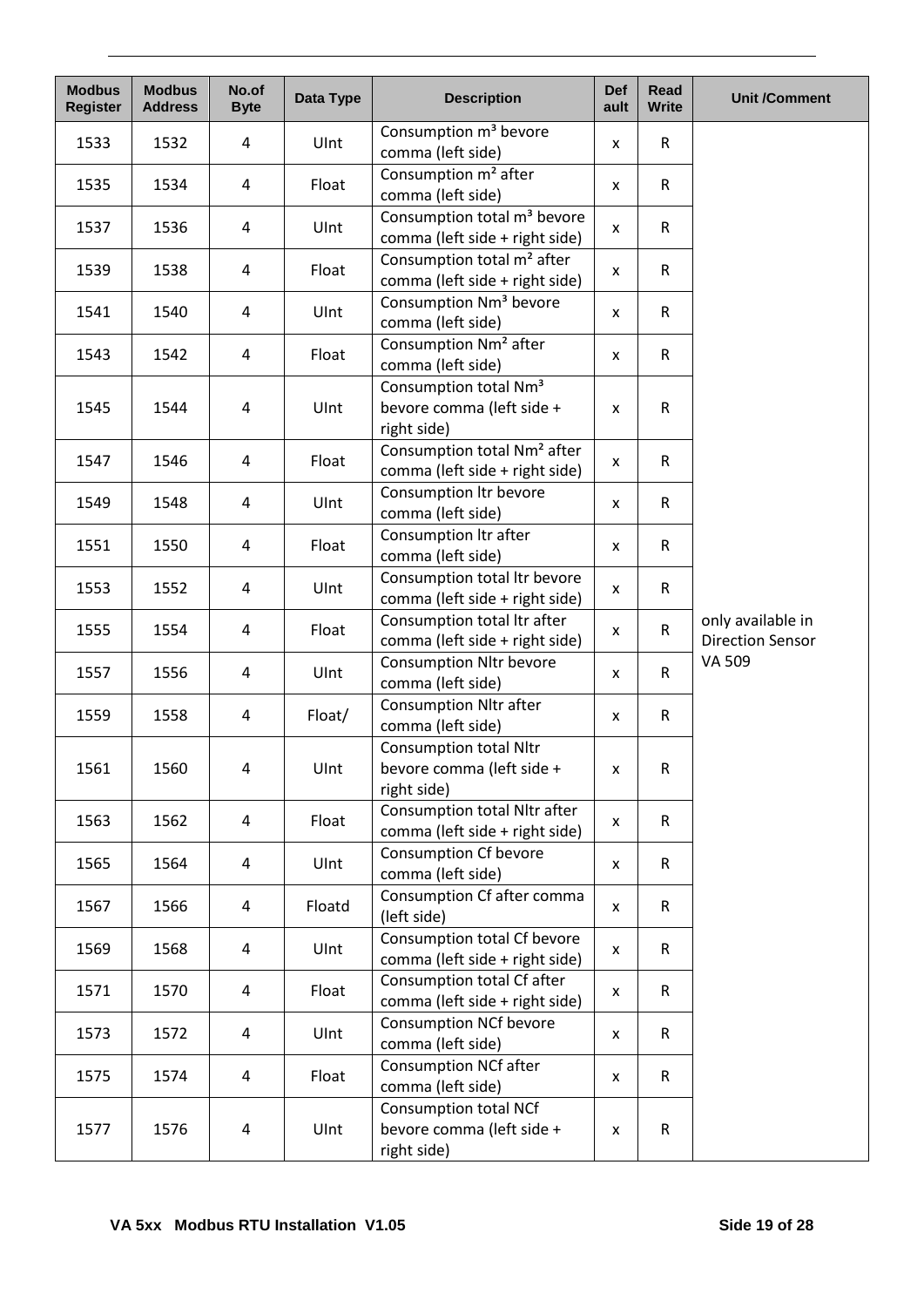| <b>Modbus</b><br><b>Register</b> | <b>Modbus</b><br><b>Address</b> | No.of<br><b>Byte</b> | Data Type       | <b>Description</b>                                                | <b>Def</b><br>ault        | Read<br><b>Write</b> | <b>Unit /Comment</b>                         |
|----------------------------------|---------------------------------|----------------------|-----------------|-------------------------------------------------------------------|---------------------------|----------------------|----------------------------------------------|
| 1579                             | 1578                            | 4                    | Float/Dw<br>ord | Consumption total NCf after<br>comma (left side + right side)     | X                         | R                    |                                              |
| 1581                             | 1580                            | 4                    | UInt/Dwo<br>rd  | Consumption kg bevore<br>comma (left side)                        | X                         | R                    |                                              |
| 1583                             | 1582                            | 4                    | Float/Dw<br>ord | Consumption kg after<br>comma (left side)                         | X                         | R                    |                                              |
| 1585                             | 1584                            | 4                    | UInt/Dwo<br>rd  | Consumption total kg bevore<br>comma (left side + right side)     | X                         | R                    |                                              |
| 1587                             | 1586                            | 4                    | Float/Dw<br>ord | Consumption total kg after<br>comma (left side + right side)      | X                         | R                    | only available in<br><b>Direction Sensor</b> |
| 1589                             | 1588                            | 4                    | UInt/Dwo<br>rd  | Consumption kWh bevore<br>comma (left side)                       | X                         | R                    | VA 509                                       |
| 1591                             | 1590                            | 4                    | Float/Dw<br>ord | Consumption kWh after<br>comma (left side)                        | $\boldsymbol{\mathsf{x}}$ | R.                   |                                              |
| 1593                             | 1592                            | 4                    | UInt/Dwo<br>rd  | Consumption total kWh<br>bevore comma (left side +<br>right side) | $\boldsymbol{\mathsf{x}}$ | R                    |                                              |
| 1595                             | 1594                            | 4                    | Float/Dw<br>ord | Consumption total kWh after<br>comma (left side + right side)     | X                         | R                    |                                              |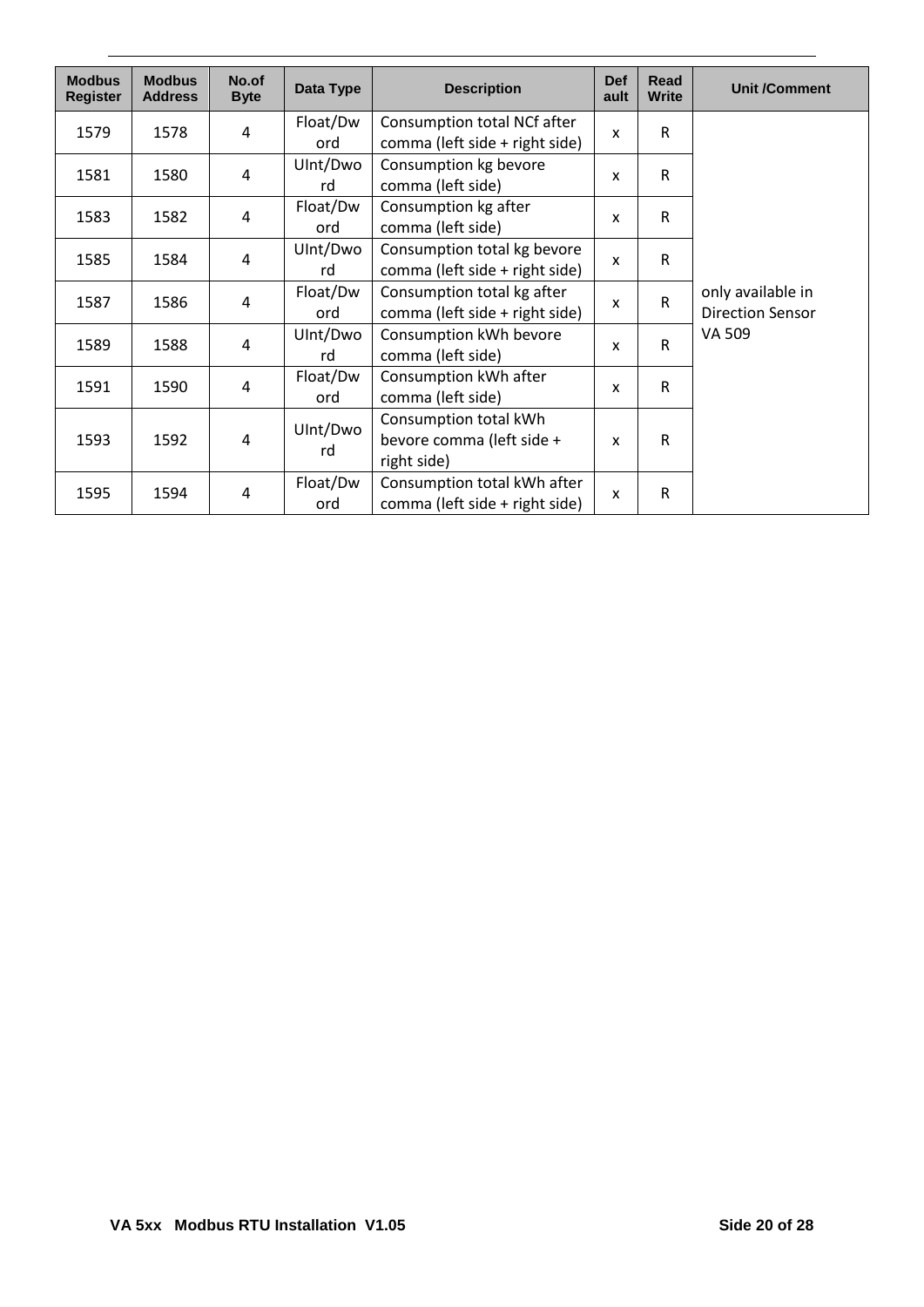### <span id="page-20-0"></span>**7.3 Device settings register**

| <b>Modbus</b><br><b>Register</b> | <b>Modbus</b><br><b>Address</b> | No.of<br><b>Byte</b> | Data Type          | <b>Description</b> | <b>Default</b><br><b>Setting</b> | Read<br><b>Write</b> | <b>Unit /Comment</b>                                                               |
|----------------------------------|---------------------------------|----------------------|--------------------|--------------------|----------------------------------|----------------------|------------------------------------------------------------------------------------|
| 2001                             | 2000                            | 2                    | UInt16             | Modbus ID          | 1                                | R/W                  | Modbus ID 1247                                                                     |
| 2002                             | 2001                            | 2                    | UInt16             | <b>Baudrate</b>    | $\overline{4}$                   | R/W                  | $0 = 1200$<br>$1 = 2400$<br>$2 = 4800$<br>$3 = 9600$<br>$4 = 19200$<br>$5 = 38400$ |
| 2003                             | 2002                            | $\overline{2}$       | Ulnt <sub>16</sub> | Parity             | 1                                | R/W                  | $0 = none$<br>$1 = even$<br>$2 = odd$                                              |
| 2004                             | 2003                            | $\overline{2}$       | UInt16             | Number of Stopbits |                                  | R/W                  | $0 = 1$ Stop Bit<br>$1 = 2$ Stop Bit                                               |
| 2005                             | 2004                            | $\overline{2}$       | Ulnt <sub>16</sub> | Word Order         | 0xABCD                           | R/W                  | $0xABCD = Big Endian$<br>$0xCDAB = Middle Endian$                                  |

### <span id="page-20-1"></span>**7.3.1 Modbus Settings (2001…2005)**

<span id="page-20-2"></span>**7.3.2 Display Settings (2007…2009) Modbus Register Modbus Address No.of Data Type Description Default Setting Read Unit /Comment** 2007 | 2006 | 2 | UInt16 | Rotate Display(only | 0 | R/W | 0 = 0°<br>VA550 / VA570) | 0 | R/W | 1 = 18  $1 = 180^\circ$ 2008 | 2007 | 2 | UInt16 | BackLight Brightness | 80 | R/W | 30 to 100% 2009 | 2008 | 2 | UInt16 | Language | 0 | R/W | 0 = English (at the moment only | 0 = English (at the moment only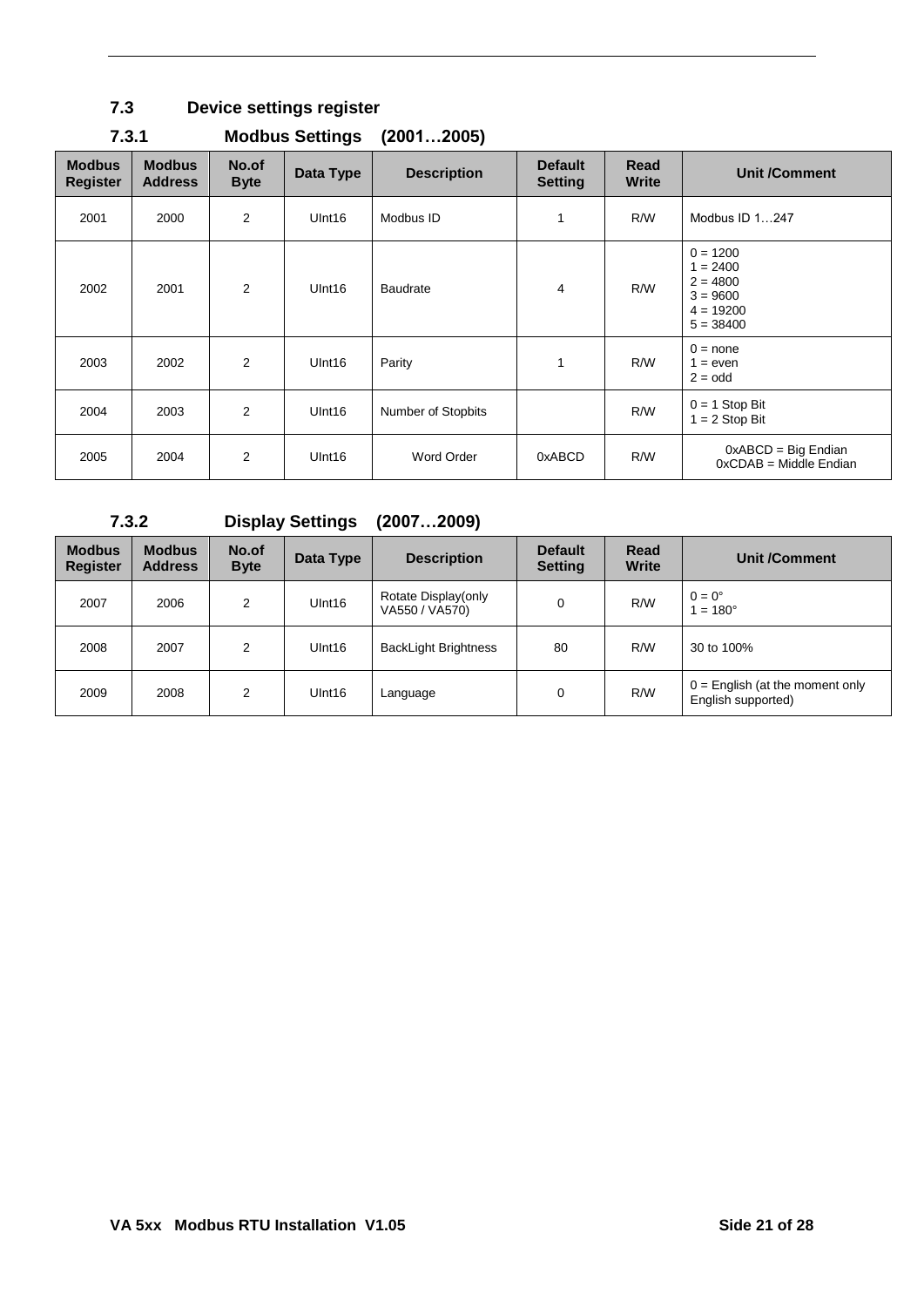| <b>Modbus</b><br><b>Register</b> | <b>Modbus</b><br><b>Address</b> | No.of<br><b>Byte</b> | Data Type | <b>Description</b>                                          | <b>Defaul</b><br>t<br><b>Settin</b><br>$\mathbf{g}$ | Read<br>Write | <b>Unit /Comment</b>                                                                                                                    |
|----------------------------------|---------------------------------|----------------------|-----------|-------------------------------------------------------------|-----------------------------------------------------|---------------|-----------------------------------------------------------------------------------------------------------------------------------------|
| 2021                             | 2020                            | 16                   | String    | Sensor Location                                             | $\mathbf{H}$                                        | R/W           |                                                                                                                                         |
| 2029                             | 2028                            | 4                    | Uint32    | Calibrated GasType as index                                 | 0                                                   | R/W           | index to Get Gas Names as String<br>see chapter 7.4                                                                                     |
| 2031                             | 2030                            | 4                    | Uint32    | GasSubType (only available if<br>Calibrated GasType is Air) | 0                                                   | R/W           | $0 = Air$<br>$1 = CO2$<br>$2 = N20$<br>$3 = N2$<br>$4 = 02$<br>$5 = NG$<br>$6 = AR$<br>$7 = He$<br>$8 = H2$<br>$9 = C3H8$<br>$10 = CH4$ |
| 2033                             | 2032                            | 4                    | Uint32    | Unit Length as index to Unit<br>Table                       | 64<br>(mm)                                          | R/W           |                                                                                                                                         |
| 2035                             | 2034                            | 4                    | Uint32    | Unit Flow as index to Unit<br>Table                         | 14<br>(m <sup>3</sup> /h)                           | R/W           |                                                                                                                                         |
| 2037                             | 2036                            | 4                    | Uint32    | Unit Velocity as index to Unit<br>Table                     | 10<br>(m/s)                                         | R/W           |                                                                                                                                         |
| 2039                             | 2038                            | 4                    | Uint32    | Unit Consumption as index to<br><b>Unit Table</b>           | 24<br>(m <sup>3</sup> )                             | R/W           |                                                                                                                                         |
| 2041                             | 2040                            | 4                    | Uint32    | Unit Temperature as index to<br>Unit Table                  | 1 (°C)                                              | R/W           |                                                                                                                                         |
| 2043                             | 2042                            | 4                    | Uint32    | Unit Pressure as index to Unit<br>Table                     | 38<br>(mbar)                                        | R/W           |                                                                                                                                         |
| 2045                             | 2044                            | 4                    | Float     | Diameter at the Unit<br>programmed above                    | order                                               | R/W           |                                                                                                                                         |
| 2047                             | 2046                            | 4                    | Float     | Reference Temperature in Unit<br>programmed above           | 20                                                  | R/W           |                                                                                                                                         |
| 2049                             | 2048                            | 4                    | Float     | Reference Pressure in Unit<br>programmed above              | 1000                                                | R/W           |                                                                                                                                         |
| 2051                             | 2050                            | 4                    | Float     | System Pressure in Unit<br>programmed above                 | 5000                                                | R/W           |                                                                                                                                         |
| 2053                             | 2052                            | 4                    | Float     | Zero Point of Velocity in Unit<br>programmed above          | $\mathbf 0$                                         | R/W           |                                                                                                                                         |
| 2055                             | 2054                            | 4                    | Float     | Min Velocity in Unit<br>programmed above                    | $\mathbf 0$                                         | R/W           |                                                                                                                                         |
| 2057                             | 2056                            | 4                    | Float     | LowPass Filter Time for Flow<br>and Velocity in ms          | 100                                                 | R/W           |                                                                                                                                         |
| 2059                             | 2058                            | 4                    | Uint32    | Average Time to Build Average<br>(1 to 1440 minutes)        | 60                                                  | R/W           |                                                                                                                                         |
| 2061                             | 2060                            | 4                    | Float     | HeatRating for Flammable<br>gases at 0°C / 1013.25mbar      | 0                                                   | R/W           |                                                                                                                                         |
| 2063                             | 2062                            | 4                    | Uint32    | next Cal Date                                               | CalDat<br>$e + 2$<br>Years                          | R/W           | UnixTime                                                                                                                                |

### <span id="page-21-0"></span>**7.3.3 Device Settings (2021…2063)**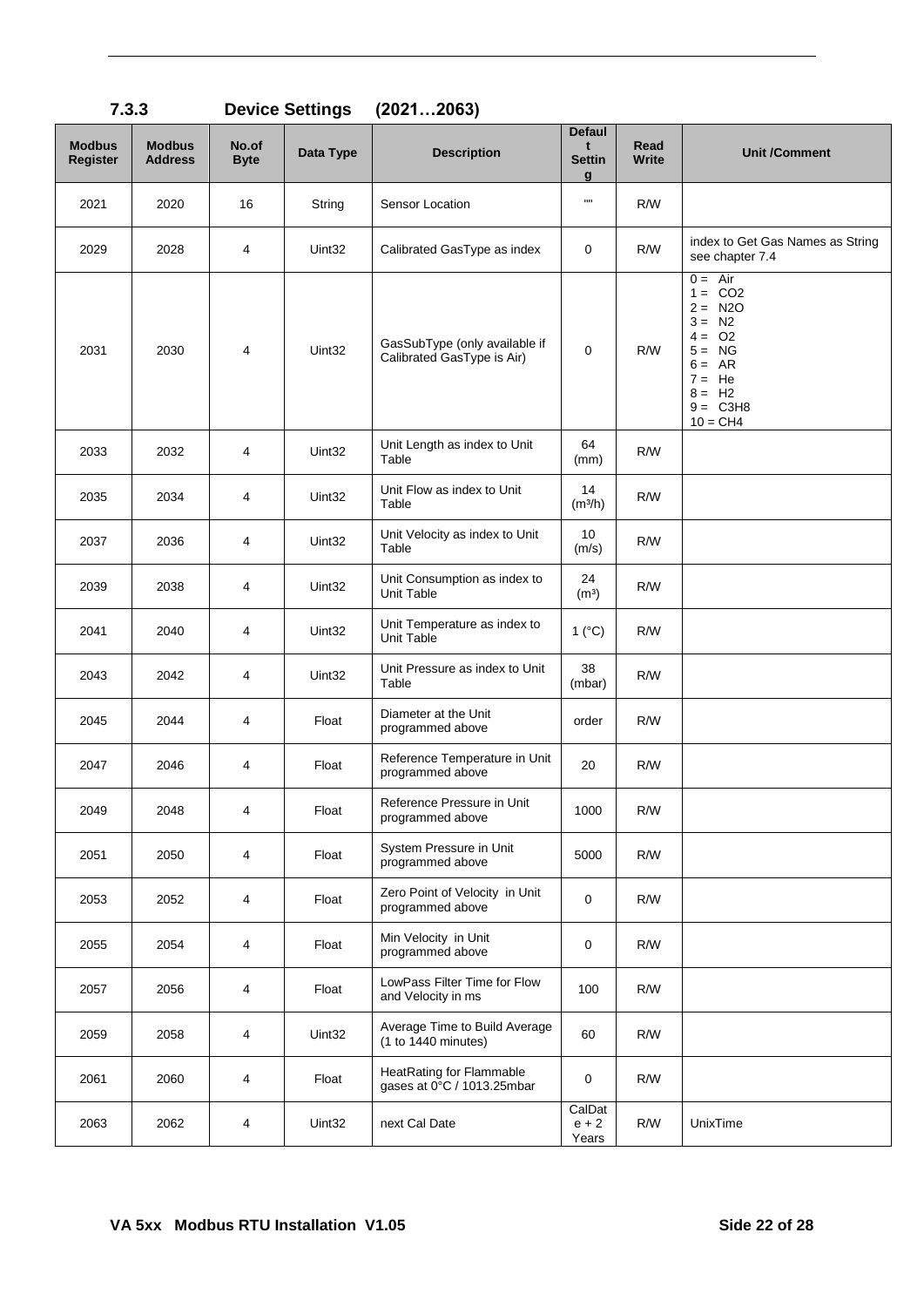| <b>Modbus</b><br>Register | <b>Modbus</b><br><b>Address</b> | No.of<br><b>Byte</b> | Data Type | <b>Description</b>                                              | <b>Defaul</b><br>t<br><b>Settin</b><br>$\mathbf{q}$ | Read<br><b>Write</b> | <b>Unit /Comment</b>                                                                                                         |
|---------------------------|---------------------------------|----------------------|-----------|-----------------------------------------------------------------|-----------------------------------------------------|----------------------|------------------------------------------------------------------------------------------------------------------------------|
| 2081                      | 2080                            | 4                    | Float     | Relais Mode as index                                            | 1                                                   | R/W                  | $0 = none$<br>$1 = Puls$<br>$2 =$ Alarm                                                                                      |
| 2083                      | 2082                            | 4                    | Float     | Unit Puls from Unit Table                                       | $U_{m3}$                                            | R/W                  | $U$ m3<br>$U$ _ltr<br>$U_{\mathcal{L}}$ cf<br>$U_k$                                                                          |
| 2085                      | 2084                            | 4                    | Float     | Pulse Value (value where is<br>generated a new puls)            | 1                                                   | R/W                  |                                                                                                                              |
| 2087                      | 2086                            | $\overline{4}$       | Float     | <b>Pulse Polarity</b>                                           | 1                                                   | R/W                  | $0 = neg$<br>$1 = pos$                                                                                                       |
| 2089                      | 2088                            | 4                    | Float     | Unit Alarm from Unit Table                                      | U GR<br>$AD\_C$                                     | R/W                  | $U_m s$<br>$U$ m3 h<br>$U$ _ltr_s<br>$U_c$ cfm<br>U_kg_min<br>$U_kg_s$<br>U_GRAD_C<br>U_GRAD_F                               |
| 2091                      | 2090                            | 4                    | Float     | Alarm Value in Unit above                                       | 25                                                  | R/W                  |                                                                                                                              |
| 2093                      | 2092                            | 4                    | Float     | Alarm Hysteresis in Unit above                                  | $\mathbf{1}$                                        | R/W                  |                                                                                                                              |
| 2095                      | 2094                            | 4                    | Float     | Alarm at overshot or undershot<br>as index                      | 1                                                   | R/W                  | $0 =$ undershot<br>$1 = overshot$                                                                                            |
| 2113                      | 2112                            | 4                    | Float     | Reset to Factory Defaults                                       |                                                     | W                    | send Serial Number to this adr. to<br>set factory defaults                                                                   |
| 2115                      | 2114                            | 4                    | Float     | Consumption at programmed<br>unit above                         |                                                     | W                    | if not locked, value to set<br>consumption                                                                                   |
| 2117                      | 2116                            | 4                    | Float     | <b>Reset Min/Max Values</b>                                     |                                                     | W                    |                                                                                                                              |
| 2119                      | 2118                            | $\overline{4}$       | Float     | <b>Reset AV Values</b>                                          |                                                     | W                    |                                                                                                                              |
| 2121                      | 2120                            | 4                    | Float     | <b>Temperature Correction Value</b><br>at unit programmed above |                                                     | R/W                  | Write the actual measured<br>Temperature value to this register<br>at read the offset to internal<br>temperature is returned |
| 2123                      | 2122                            | $\overline{4}$       | Float     | Set or Clear<br><b>RemoteControll State</b>                     |                                                     | R/W                  | $0 =$ cleared all other means<br>remote controlled                                                                           |
| 2125                      | 2124                            | 4                    | Float     | User offset pressure                                            |                                                     | R/W                  | only with pressure option<br>available                                                                                       |
| 2127                      | 2126                            | $\overline{4}$       | Float     | Consumption (left side)<br>at programmed unit<br>above          |                                                     | R/W                  | only available in Direction<br>Sensor VA509                                                                                  |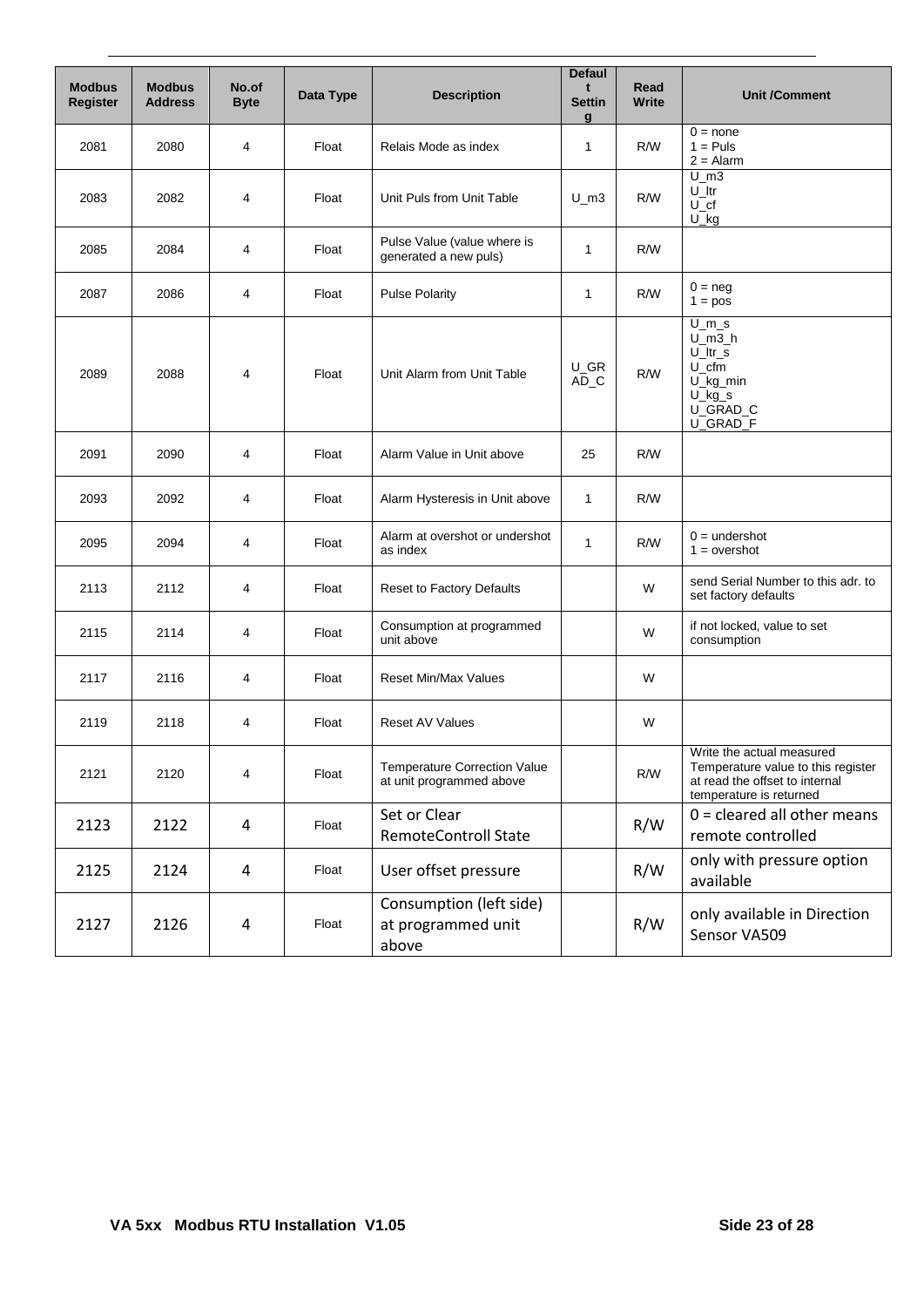| 7.3.4                            |                                 |                      | Analog 420mA Register |                                                                      |                                                                  |               |                                                                                                                                                                                                                                                 |
|----------------------------------|---------------------------------|----------------------|-----------------------|----------------------------------------------------------------------|------------------------------------------------------------------|---------------|-------------------------------------------------------------------------------------------------------------------------------------------------------------------------------------------------------------------------------------------------|
| <b>Modbus</b><br><b>Register</b> | <b>Modbus</b><br><b>Address</b> | No.of<br><b>Byte</b> | Data Type             | <b>Description</b>                                                   | <b>Default</b><br><b>Setting</b>                                 | Read<br>Write | <b>Unit /Comment</b>                                                                                                                                                                                                                            |
| 2201                             | 2200                            | $\overline{4}$       | Ulnt <sub>32</sub>    | 4-20mA CH1 Selected Value<br>as index                                | 1 or 2                                                           | R/W           | $0 = not used$<br>$1 =$ Flow<br>$2 =$ Velocity<br>$3 = Temperature$                                                                                                                                                                             |
| 2203                             | 2202                            | $\overline{4}$       | UInt32                | 4-20mA CH1 Unit index from<br>unit table for above selected<br>Value | $U$ m $3$ h<br>(VA520 & VA 570)<br>$U_{m_s}$<br>(VA500 & VA 550) | R/W           | Flow:<br>U_m3_h,U_Nm3_h,U_m3_min<br>,U_Nm3_min,U_ltr_h,U_Nltr_h<br>,U_ltr_min,U_Nl_min,U_ltr_s,U<br>_NI_s,U_cfm,U_Ncfm,U_kg_h,<br>U_kg_min,U_kg_s,U_kW<br>Velocity:<br>U_m_s,U_Nm_s,U_Ft_min,U_<br>Nft min<br>Temperature:<br>U_GRAD_C,U_GRAD_F |
| 2205                             | 2204                            | 4                    | Ulnt32                | 4-20mA CH1 Auto or Manual<br>Range                                   | $\mathbf 0$                                                      | R/W           | $0 = AutoRange$<br>$1 =$ Manual Range                                                                                                                                                                                                           |
| 2207                             | 2206                            | 4                    | Ulnt32                | 4-20mA CH1 Scale Low                                                 | 0                                                                | R/W           | writable only if Manual Range<br>is selected                                                                                                                                                                                                    |
| 2209                             | 2208                            | 4                    | Ulnt32                | 4-20mA CH1 Scale High                                                | Max Speed                                                        | R/W           | writable only if Manual Range<br>is selected                                                                                                                                                                                                    |
| 2211                             | 2210                            | 4                    | UInt32                | 4-20mA CH2 Selected Value<br>as index                                | 3                                                                | R/W           | $0 = not used$<br>$1 =$ Flow<br>$2 =$ Velocity<br>$3 = Temperature$                                                                                                                                                                             |
| 2213                             | 2212                            | $\overline{4}$       | UInt32                | 4-20mA CH2 Unit index from<br>unit table for above selected<br>Value | U GRAD C                                                         | R/W           | Flow:<br>U_m3_h,U_Nm3_h,U_m3_min<br>,U_Nm3_min,U_ltr_h,U_Nltr_h<br>,U_ltr_min,U_Nl_min,U_ltr_s,U<br>_NI_s,U_cfm,U_Ncfm,U_kg_h,<br>U_kg_min,U_kg_s,U_kW<br>Velocity:<br>U_m_s,U_Nm_s,U_Ft_min,U_<br>Nft_min<br>Temperature:<br>U_GRAD_C,U_GRAD_F |
| 2215                             | 2214                            | $\overline{4}$       | Ulnt32                | 4-20mA CH2 Auto or Manual<br>Range                                   | $-20$                                                            | R/W           | $0 = AutoRange$<br>$1 =$ Manual Range                                                                                                                                                                                                           |
| 2217                             | 2216                            | $\overline{4}$       | UInt32                | 4-20mA CH2 Scale Low                                                 | 100                                                              | R/W           | writable only if Manual Range<br>is selected                                                                                                                                                                                                    |
| 2219                             | 2218                            | 4                    | UInt32                | 4-20mA CH2 Scale High                                                | Max Speed                                                        | R/W           | writable only if Manual Range<br>is selected                                                                                                                                                                                                    |
| 2221                             | 2220                            | 4                    | UInt32                | 4-20mA CH1 and CH2<br>Current on error as index                      |                                                                  | R/W           | $0 =$ is the actual value below<br>or above the Scaleing 3.8mA<br>or 20.5mA is outputed<br>$1 = 22mA$ output<br>$2 = 2mA$ output                                                                                                                |
| 2223                             | 2222                            | 4                    | UInt32                | 4-20mA number of available<br>channels                               | 1                                                                | R             |                                                                                                                                                                                                                                                 |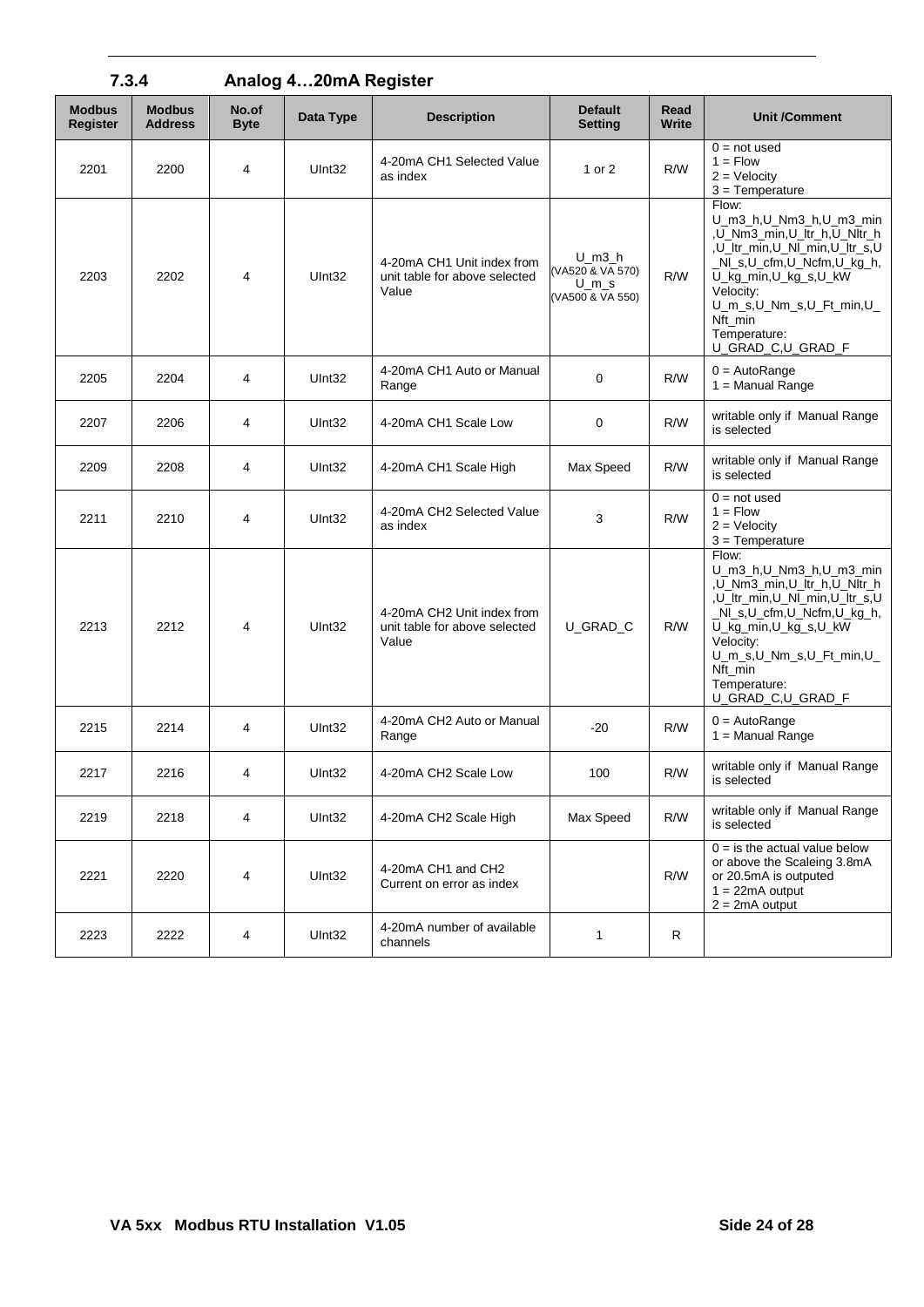<span id="page-24-0"></span>

| <b>Modbus</b><br><b>Register</b> | <b>Modbus</b><br><b>Address</b> | No.of<br><b>Byte</b> | Data Type     | <b>Description</b> | <b>Default</b><br><b>Setting</b> | <b>Read</b><br><b>Write</b> | <b>Unit /Comment</b> |
|----------------------------------|---------------------------------|----------------------|---------------|--------------------|----------------------------------|-----------------------------|----------------------|
| 2501                             | 2500                            | 16                   | <b>String</b> | Gas at index 0     | Air                              | $\mathsf{R}$                |                      |
| 2509                             | 2508                            | 16                   | <b>String</b> | Gas at index 1     |                                  | $\mathsf{R}$                |                      |
| 2517                             | 2516                            | 16                   | <b>String</b> | Gas at index 2     |                                  | $\mathsf{R}$                |                      |
| 2525                             | 2524                            | 16                   | <b>String</b> | Gas at index 3     |                                  | ${\sf R}$                   |                      |
| 2533                             | 2532                            | 16                   | <b>String</b> | Gas at index 4     |                                  | $\mathsf{R}$                |                      |
| 2541                             | 2540                            | 16                   | <b>String</b> | Gas at index 5     |                                  | $\mathsf{R}$                |                      |
| 2549                             | 2548                            | 16                   | <b>String</b> | Gas at index 6     |                                  | ${\sf R}$                   |                      |
| 2557                             | 2556                            | 16                   | <b>String</b> | Gas at index 7     |                                  | $\mathsf R$                 |                      |
| 2565                             | 2564                            | 16                   | <b>String</b> | Gas at index 8     |                                  | $\mathsf{R}$                |                      |
| 2573                             | 2572                            | 16                   | <b>String</b> | Gas at index 9     |                                  | R                           |                      |
| 2581                             | 2580                            | 16                   | <b>String</b> | Gas at index 10    |                                  | $\mathsf{R}$                |                      |
| 2589                             | 2588                            | 16                   | <b>String</b> | Gas at index 11    |                                  | $\mathsf R$                 |                      |
| 2597                             | 2596                            | 16                   | <b>String</b> | Gas at index 12    |                                  | R                           |                      |
| 2605                             | 2604                            | 16                   | <b>String</b> | Gas at index 13    |                                  | $\mathsf{R}$                |                      |
| 2613                             | 2612                            | 16                   | <b>String</b> | Gas at index 14    |                                  | $\mathsf R$                 |                      |

#### **7.4 Gas names**

Address of Gasname register: (Value register 2031)\*8 +2500

e.g. Value Register 2031 = 1

Address Gasname register:  $(1*8) + 2500 = 2508$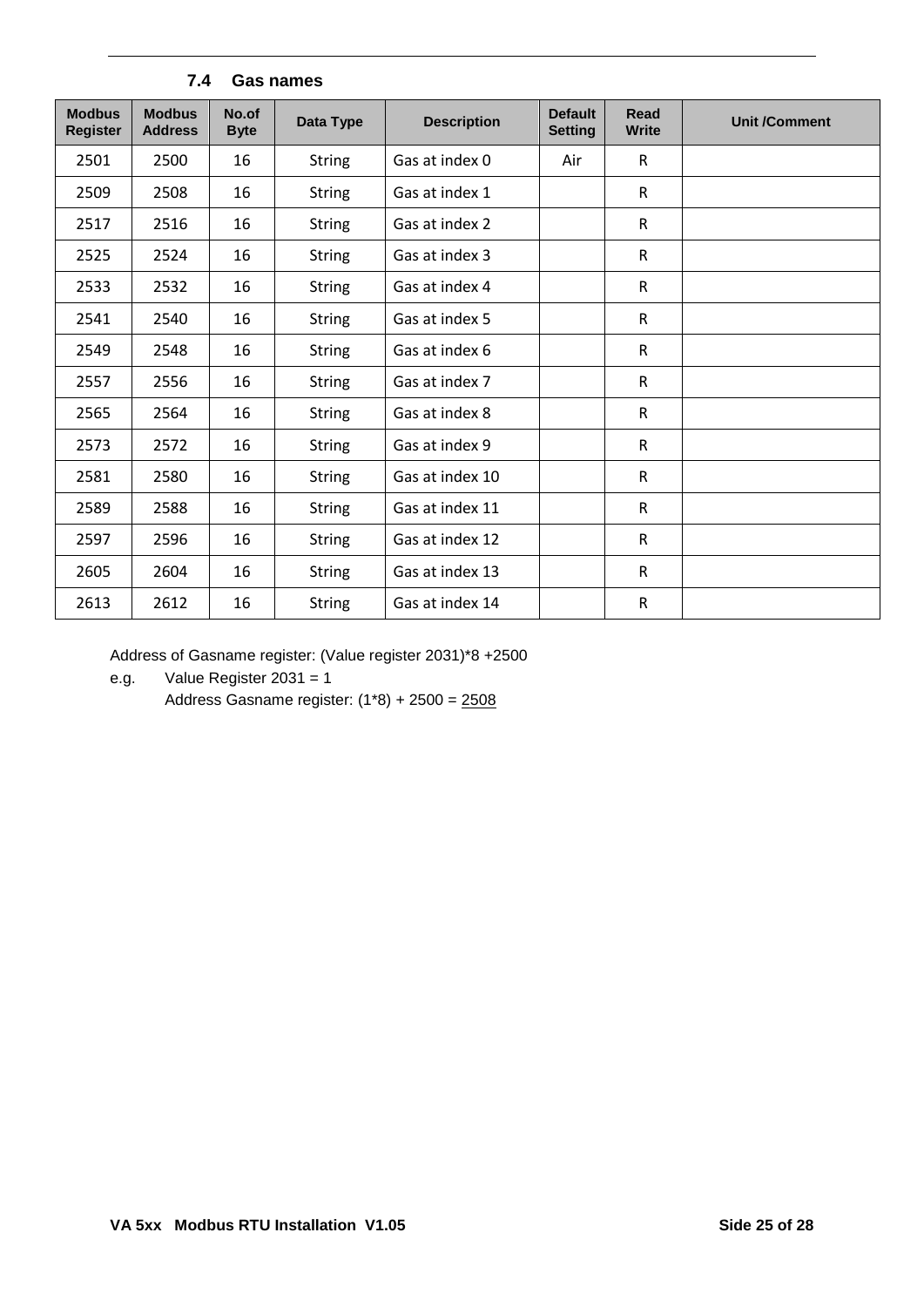### **7.5 MBus Register**

<span id="page-25-0"></span>

| <b>Modbus</b><br><b>Register</b> | <b>Modbus</b><br><b>Address</b> | No.of<br><b>Byte</b> | Data Type | <b>Description</b>             | <b>Default</b><br><b>Setting</b> | Read<br><b>Write</b> | <b>Unit /Comment</b>                                                                                                                                                                                                                                                                                                                                |
|----------------------------------|---------------------------------|----------------------|-----------|--------------------------------|----------------------------------|----------------------|-----------------------------------------------------------------------------------------------------------------------------------------------------------------------------------------------------------------------------------------------------------------------------------------------------------------------------------------------------|
| 3001                             | 3000                            | 4                    | Dword     | <b>Mbus Primary</b><br>Address | 0x01                             | R/W                  | Range 1255                                                                                                                                                                                                                                                                                                                                          |
| 3003                             | 3002                            | 4                    | Dword     | Mbus ID                        | $\mathbf 0$                      | R/W                  | Range 099999999                                                                                                                                                                                                                                                                                                                                     |
| 3005                             | 3004                            | 4                    | Dword     | Mbus Medium<br>Index           | 0x0E                             | R/W                  | $0x00 = 0$ ther<br>$0x01 = Oil$<br>$0x02 = Electricity$<br>$0x03 = Gas$<br>$0x04 = Heat$<br>$0x05 = Steam$<br>$0x06$ = Hot Water<br>$0x07 = Water$<br>$0x08 = H.C.A.$<br>$0x09 = Compressed Air$<br>$0x0A = C.L.M. - in$<br>$0x0B = C.L.M. - out$<br>0x0C = Hot Water Mode 2<br>$0x0D = Water Mode$ 2<br>$0x0E = Bus / System$<br>$0x0F =$ Reserved |
| 3007                             | 3006                            | 4                    | Dword     | Mbus Baudrate<br>Index         | 0x03                             | R/W                  | $0x00 = 300$<br>$0x01 = 600$<br>$0x02 = 1200$<br>$0x03 = 2400$<br>$0x04 = 4800$<br>$0x05 = 9600$                                                                                                                                                                                                                                                    |
| 3009                             | 3008                            | 4                    | Dword     | Mbus<br>Manufacturer           | <b>CSI</b>                       | R/W                  | $((CHAR_1 - 64) * 1024) + ((CHAR_2$<br>$-64$ ) * 32) + (CHAR_3 - 64)                                                                                                                                                                                                                                                                                |
| 3011                             | 3010                            | 4                    | Dword     | Number of Mbus<br>values       | $\mathbf{1}$                     | R/W                  | Range 020                                                                                                                                                                                                                                                                                                                                           |
| 3013                             | 3012                            | 4                    | Dword     | Index of Value #1              | $\mathbf 0$                      | R/W                  |                                                                                                                                                                                                                                                                                                                                                     |
| 3015                             | 3014                            | 4                    | Dword     | Unit Index for<br>Value #1     | 14                               | R/W                  |                                                                                                                                                                                                                                                                                                                                                     |
| 3017                             | 3016                            | 4                    | Dword     | Index of Value #2              |                                  | R/W                  |                                                                                                                                                                                                                                                                                                                                                     |
| 3019                             | 3018                            | 4                    | Dword     | Unit Index for<br>Value #2     |                                  | R/W                  |                                                                                                                                                                                                                                                                                                                                                     |
| 3021                             | 3020                            | $\overline{4}$       | Dword     | Index of Value #3              |                                  | R/W                  |                                                                                                                                                                                                                                                                                                                                                     |
| 3023                             | 3022                            | 4                    | Dword     | Unit Index for<br>Value #3     |                                  | R/W                  |                                                                                                                                                                                                                                                                                                                                                     |
| 3025                             | 3024                            | $\overline{a}$       | Dword     | Index of Value #4              |                                  | R/W                  |                                                                                                                                                                                                                                                                                                                                                     |
| 3027                             | 3026                            | $\overline{a}$       | Dword     | Unit Index for<br>Value #4     |                                  | R/W                  |                                                                                                                                                                                                                                                                                                                                                     |
| to                               |                                 |                      |           |                                |                                  |                      |                                                                                                                                                                                                                                                                                                                                                     |
| 3089                             | 3038                            | 4                    | Dword     | Index of Value #20             |                                  | R/W                  |                                                                                                                                                                                                                                                                                                                                                     |
| 3091                             | 3040                            | 4                    | Dword     | Unit Index for<br>Value #20    |                                  | R/W                  |                                                                                                                                                                                                                                                                                                                                                     |

## **7.6 Data format test register (64001… 64003)**

<span id="page-25-1"></span>

| <b>Modbus</b><br><b>Register</b> | <b>Modbus</b><br><b>Address</b> | No.of<br><b>Byte</b> | Data Type | <b>Description</b> | <b>Default</b><br><b>Setting</b> | Read<br><b>Write</b> | <b>Unit /Comment</b>  |
|----------------------------------|---------------------------------|----------------------|-----------|--------------------|----------------------------------|----------------------|-----------------------|
| 64001                            | 64000                           | 4                    | Dword     | 1000000            |                                  |                      | format test for Dword |
| 64003                            | 64002                           |                      | float     | 1000000.0          |                                  |                      | format test for float |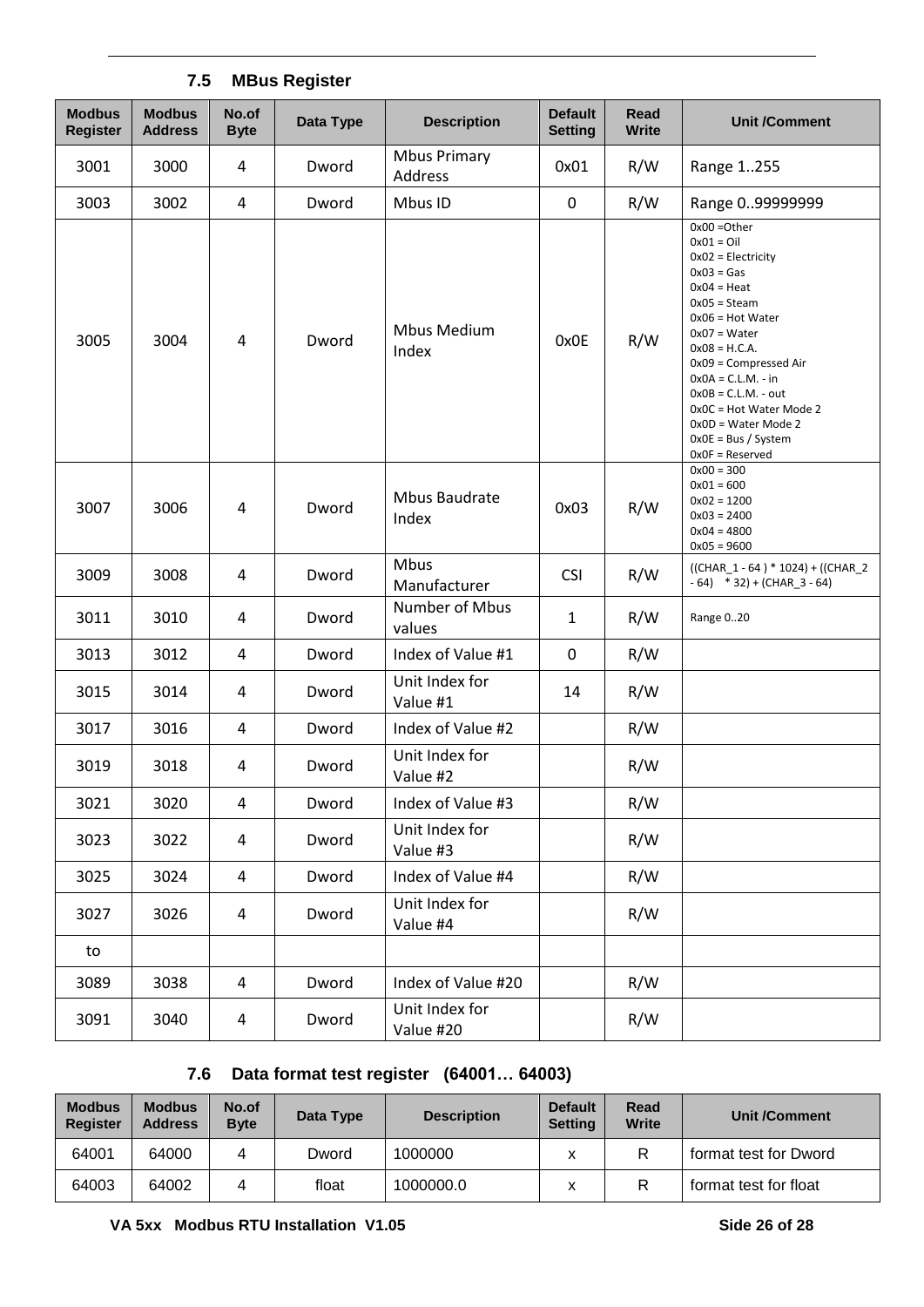### **7.7 Unit Index table**

<span id="page-26-0"></span>

| <b>Index</b>            | Value             | <b>Index</b> | Value<br><b>Index</b> |    | Value           | <b>Index</b> | Value |
|-------------------------|-------------------|--------------|-----------------------|----|-----------------|--------------|-------|
| 1                       | °C                | 11           | fpm                   | 21 | Nltr/min        | 31           | atm°C |
| $\overline{2}$          | $\degree$ F       | 12           | Nm/s                  | 22 | Nltr/s          | 32           | atm°F |
| 3                       | %RH               | 13           | <b>SFPM</b>           | 23 | <b>SCFM</b>     | 33           | pa    |
| 4                       | °Ctd              | 14           | $m^3/h$               | 24 | m <sup>3</sup>  | 34           | hpa   |
| 5                       | °Ftd              | 15           | $m^3/m$ in            | 25 | ltr             | 35           | kpa   |
| 6                       | mg/kg             | 16           | ltr/min               | 26 | cf              | 36           | Mpa   |
| $\overline{\mathbf{z}}$ | mg/m <sup>3</sup> | 17           | ltr/s                 | 27 | Nm <sup>3</sup> | 37           | mbar  |
| 8                       | g/kg              | 18           | cfm                   | 28 | Nltr            | 38           | bar   |
| 9                       | g/m <sup>3</sup>  | 19           | $Nm^3/h$              | 29 | <b>SCF</b>      | 39           | psi   |
| 10                      | m/s               | 20           | Nm <sup>3</sup> /min  | 30 | ppm             | 40           | mV    |

| <b>Index</b> | Value               | <b>Index</b> | Value      | <b>Index</b> | Value                    | <b>Index</b> | Value       |
|--------------|---------------------|--------------|------------|--------------|--------------------------|--------------|-------------|
| 41           | V                   | 51           | AVcf/h     | 61           | kVAr                     | 71           | ltr/h       |
| 42           | μV                  | 52           | kg/h       | 62           | $\overline{\phantom{a}}$ | 72           | Nltr/h      |
| 43           | kV                  | 53           | kg/min     | 63           | €                        | 73           | lb/h        |
| 44           | mA                  | 54           | Ohm        | 64           | cts/m <sup>3</sup>       | 74           | lb/min      |
| 45           | A                   | 55           | Hz         | 65           | W                        | 75           | lb/s        |
| 46           | kg/s                | 56           | %          | 66           | Wh                       | 76           | t/h         |
| 47           | kg                  | 57           | kW         | 67           | h                        | 77           | t           |
| 48           | AVm <sup>3</sup> /h | 58           | kWh        | 68           | dB                       | 78           | Ib          |
| 49           | AVI/h               | 59           | <b>PCS</b> | 69           | mm                       | 79           | <b>SCFH</b> |
| 50           | AVkg/h              | 60           | kVA        | 70           | inch                     | 80           | cfh         |

| <b>Index</b> | Value | Index | Value | <b>Index</b> | Value | <b>Index</b> | Value |
|--------------|-------|-------|-------|--------------|-------|--------------|-------|
| 81           | g/s   |       |       |              |       |              |       |
| 82           | g/min |       |       |              |       |              |       |
| 83           | m     |       |       |              |       |              |       |
| 84           | ft    |       |       |              |       |              |       |
|              |       |       |       |              |       |              |       |

## **Appendix**

### <span id="page-26-1"></span>**8.1 APPENDIX A - Exception codes**

<span id="page-26-2"></span>The FA 5xx Modbus uses the following exception codes when responding to the master

| <b>Exception Code</b> | <b>Exception name</b> |
|-----------------------|-----------------------|
| 0x01                  | Illegal function      |
| 0x02                  | Illegal data address  |
| 0x03                  | Illegal data value    |
| 0x04                  | Slave device failure  |
| 0x05                  | Acknowledge           |
| 0x06                  | Slave device busy     |